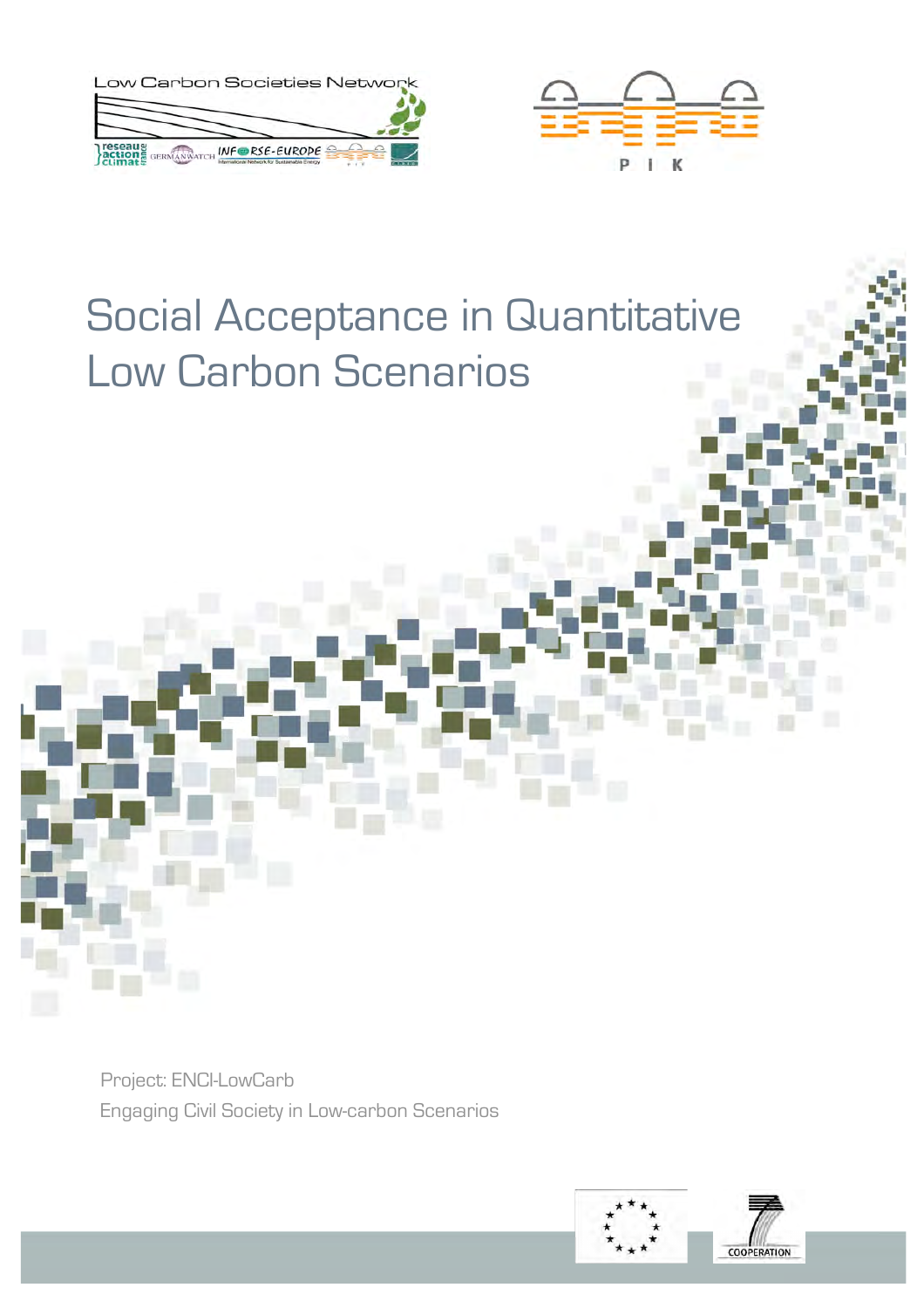## Social Acceptance in Quantitative Low Carbon Scenarios

Project:
ENCI‐LowCarb Engaging
Civil
Society
in
Low‐carbon
Scenarios

### February 2012

This paper was presented at the International Conference: Connecting Civil Society and Science: « A Key Challenge for Change towards Sustainable Development », Stuttgart, Germany, Oct 20-21, 2011

Authors:

**Eva Schmid** [Potsdam Institute for Climate Impact Research, Germany]<sup>1</sup> **Brigitte Knopf** (Potsdam Institute for Climate Impact Research, Germany) **Stéphane La Branche** (Grenoble Institute of Political Studies, France) **Meike Fink** (Climate Action Network, France)

1 Corresponding Author, E-mail: eva.schmid@pik-potsdam.de, Telephone: +(49) 331-2674, Fax: +(49) 331 299-2570, Mail: P.O. Box 60 12 03, 14412 Potsdam, Germany

---------



**7th Framework Programme for Research and Technological Development**  The research leading to these results has received funding from the European Community's Seventh Framework Programme (FP7/2007-2013) under grant agreement N° 213106. The contents of this report are the sole responsibility of the ENCI-Lowcarb project Consortium and can **COOPERATION** in no way be taken to reflect the views of the European Union.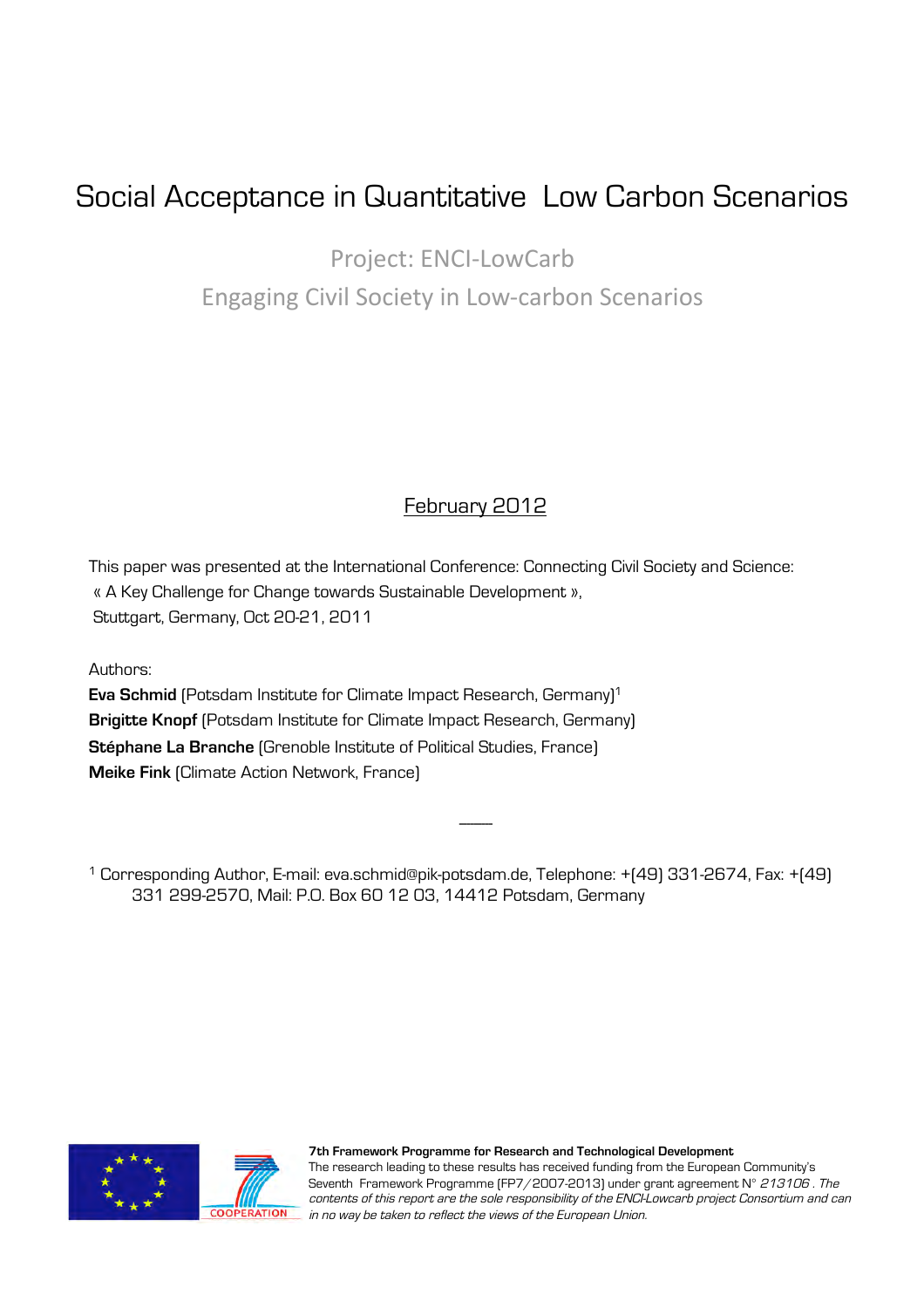### Social Acceptance in Quantitative Low Carbon Scenarios

International Conference: Connecting Civil Society and Science - A Key Challenge for Change towards Sustainable Development, Stuttgart, Germany, Oct 20-21, 2011

Eva Schmid (Potsdam Institute for Climate Impact Research, Germany)<sup>1</sup> Brigitte Knopf (Potsdam Institute for Climate Impact Research, Germany) Stéphane La Branche (Grenoble Institute of Political Studies, France) Meike Fink (Climate Action Network, France)

#### **Abstract**

1

Significant mitigation of greenhouse gas emissions in developed countries constitutes one important pillar for addressing the problem of dangerous anthropogenic climate change. Quantitative energy system models are widely employed to calculate scenarios for assessing optimal deployment pathways of sectoral mitigation options. These energy system models are based on engineering and economic methodology, and yield low carbon scenarios that are technically feasible, but not necessarily socially acceptable. One means to integrate sociological dimensions into quantitative low carbon scenarios is to enable researchers and civil society to collaborate during the scenario definition process. Such a process calls for an extension of the quantitative toolbox towards truly interdisciplinary approaches, drawing on methodology from the social sciences. However, the successful execution of such a collaborative process, with project partners from distinct professional culture backgrounds, is potentially subject to impeding cross-cultural miscommunications. This paper proposes a conceptual innovative project design, intended to foster collaboration between civil society and science in the field of introducing social acceptance in mitigation scenarios. It is based on the experience from the EU project ENCI LowCarb<sup>2</sup>. The blueprint project design enables quantitative modelers, social scientists, and nongovernmental organization members to jointly develop project-specific interdisciplinary research methods for addressing technological and sociological dimensions at once.

<sup>&</sup>lt;sup>1</sup> Corresponding Author, E-mail: eva.schmid@pik-potsdam.de, Telephone:  $+(49)$  331-2674, Fax:  $+(49)$ 331 299-2570, Mail: P.O. Box 60 12 03, 14412 Potsdam, Germany

 $2$  ENCI LowCarb (Engaging Civil Society in Low Carbon Scenarios, http://www.lowcarbon-societies.eu) is financed by the 7th Framework Programme for Research of the European Commission. The project partners are: RAC-France, Germanwatch, INFORSE-Europe, CIRED, and PIK. For further information please visit the project website: www.lowcarbon-societies.eu.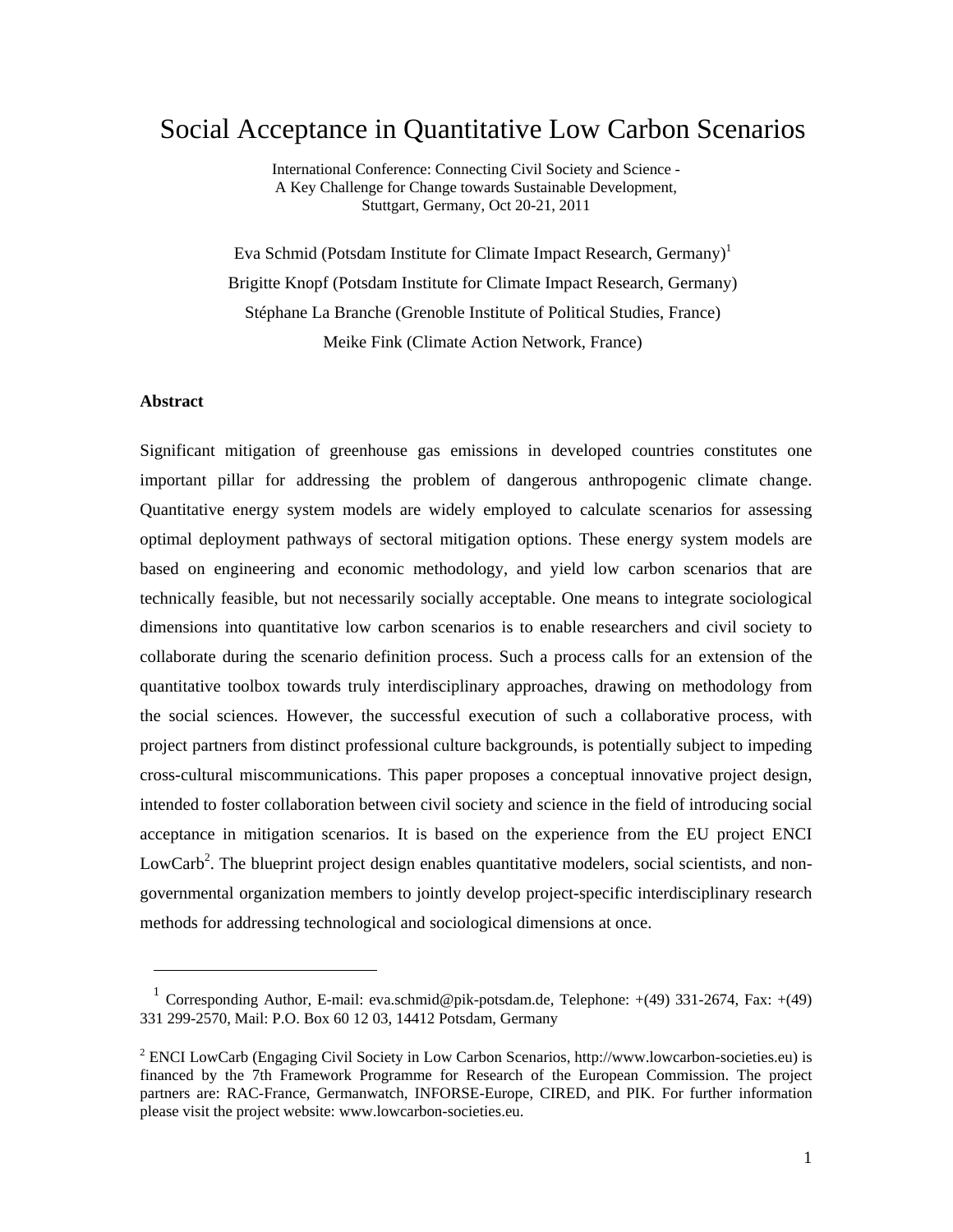#### **1) Introduction**

Significant reductions of global greenhouse gas emissions play a key role in addressing the problem of dangerous anthropogenic climate change. In order to achieve low-stabilization targets, emissions have to peak before 2020 (UNEP 2010). Yet, greenhouse gas mitigation is a challenge for which no simple and single recipe exists, as exemplified by the abortive developments of international negotiations and limited mitigation success since the ratification of the Kyoto protocol. The dominant source of greenhouse gas emissions, especially  $CO<sub>2</sub>$  is the anthropogenic use of fossil resources for energy supply. Consequently, mitigation requires a long-term transformation towards low carbon energy systems. To date, the majority of research efforts on how to achieve this have concentrated on identifying innovative technological solutions and assessing optimal deployment pathways, as well as suitable policies in the different sectors of the energy system. This tendency manifests itself in the predominantly model-based low carbon energy roadmaps published recently, e.g. the "Lead Study" in Germany (Nitsch et al. 2010) or on the European level the EU Roadmap 2050 (European Commission 2011a). Central topics are aggregate assumptions on the developments of energy demand, energy efficiency, investment costs of future technologies, technical potentials, demographic structures, etc., that serve as an input or are an output of the respective quantitative energy system model frameworks. However, sociological dimensions, in particular the social acceptance of implications of the suggested energy futures, are rarely addressed. This is a serious shortcoming, as the transformation of national energy systems represents a profound and long-term change process involving society as a whole. Moreover, a high level of unacceptability could result in group's refusal of climate measures or in avoidance strategies that would then decrease its potential efficiency; the question of "social acceptability" is also one of relative unacceptability and its consequences.

In the context of energy system strategies, social acceptance has three dimensions (Wüstenhagen 2007): (i) socio-political acceptance, referring to the acceptance of technologies and policies by the public, key stakeholders and policy makers, (ii) community acceptance of site-specific local projects and (iii) market acceptance, referring to the process of consumers' and investors' adoption of innovative low-emission products. For addressing these dimensions in the context of energy system transformation scenarios, it is necessary to extend the engineering/economics toolbox of research methods towards truly interdisciplinary approaches by combining them with methodology developed in other strands of social science and the humanities. One implication is to not only rely on quantitative methods, but also on qualitative methods, that are useful when the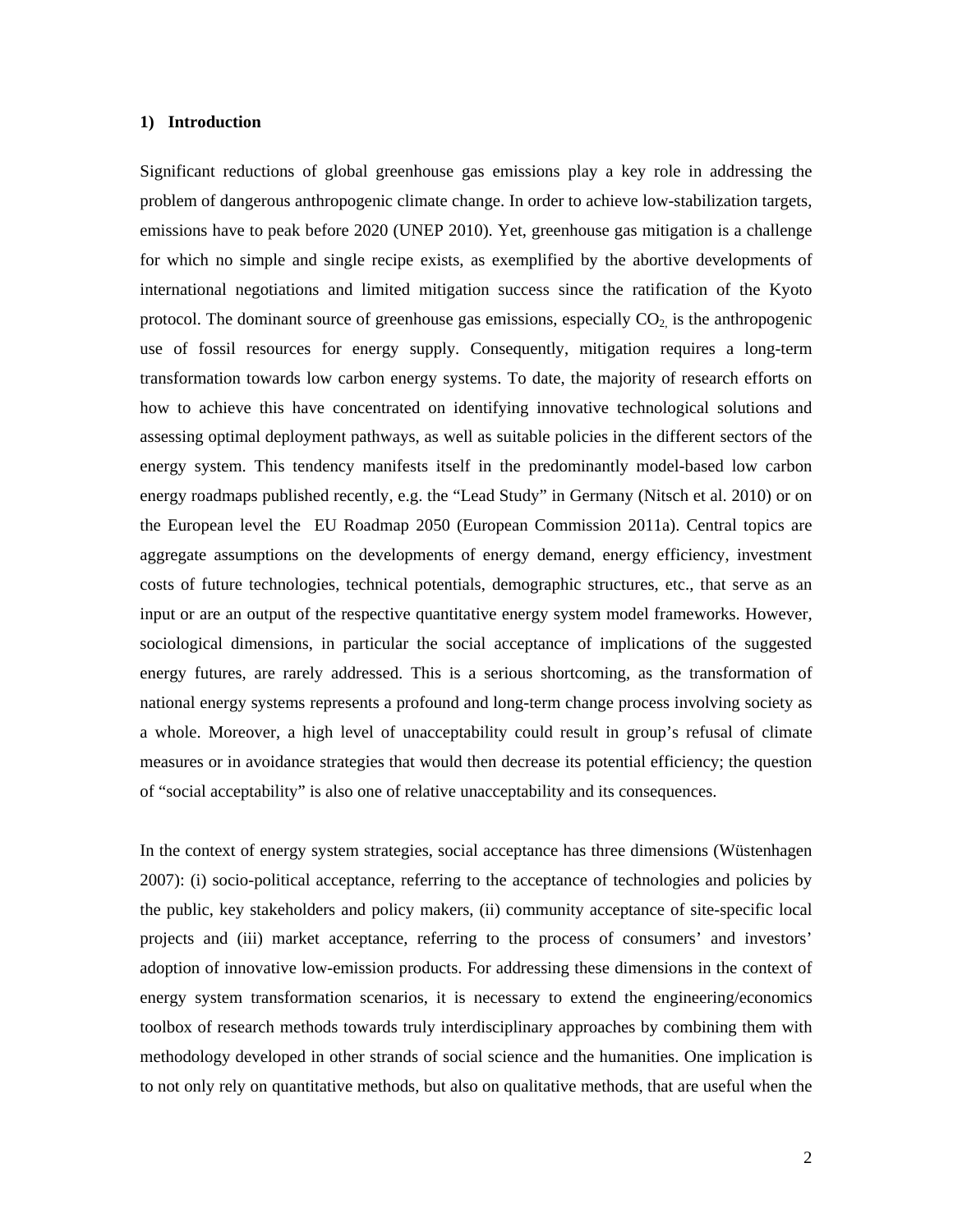specific individual perspective of the research subject is focused upon, the research subject has been poorly investigated so far and verbal data is to be interpreted (Bortz & Döring 1995); all of these issues apply in the present context.

One approach to address social acceptance in low carbon scenarios to is to include well-managed and repetitive stakeholder consultations as an integrative part of an energy system model scenario definition process. The parameters and input variables of the aggregated model are carefully translated into tangible, real-life, implications for the public and then evaluated by civil society representatives with respect to their social acceptance. The considerations emerging from these stakeholder consultations are translated back into configurations of technical model parameters, i.e. political framework conditions, and result in different low carbon energy system scenarios. These integrated scenarios are calculated by the quantitative models and the results are again translated into tangible meaning and presented to the civil society stakeholders, emphasizing at least the first of the three dimensions of social acceptance in energy system strategies. Such a collaborative scenario definition process has been undertaken together by non-governmental organizations (NGOs) and research institutes within the EU-project ENCI LowCarb (Engaging Civil Society in Low Carbon Scenarios) for France and Germany. Based on the ENCI LowCarb experience, this paper proposes an innovative project design blueprint, intending to foster repetitive collaboration between civil society and science for introducing dimensions of social acceptance into model-based, low carbon energy system scenarios.

Section 2 presents the existing barriers to interdisciplinary research and collaboration processes between science and civil society in the context of energy system scenarios. Section 3 introduces a conceptual project design blueprint intended to overcome these difficulties. It describes four distinct phases of a collaborative scenario definition process. Section 4 elaborates on the specific experiences from the ENCI LowCarb project and problems encountered during the process. Section 5 reflects on limitations and compares to other scenario projects involving stakeholders. Section 6 concludes.

#### **2) Barriers to Collaboration**

In order to derive a project design that encourages collaboration between engineering, economics and other strands of social science as well as civil society, it is worthwhile to step back and analyze why comprehensive collaborative projects between scientific disciplines and civil society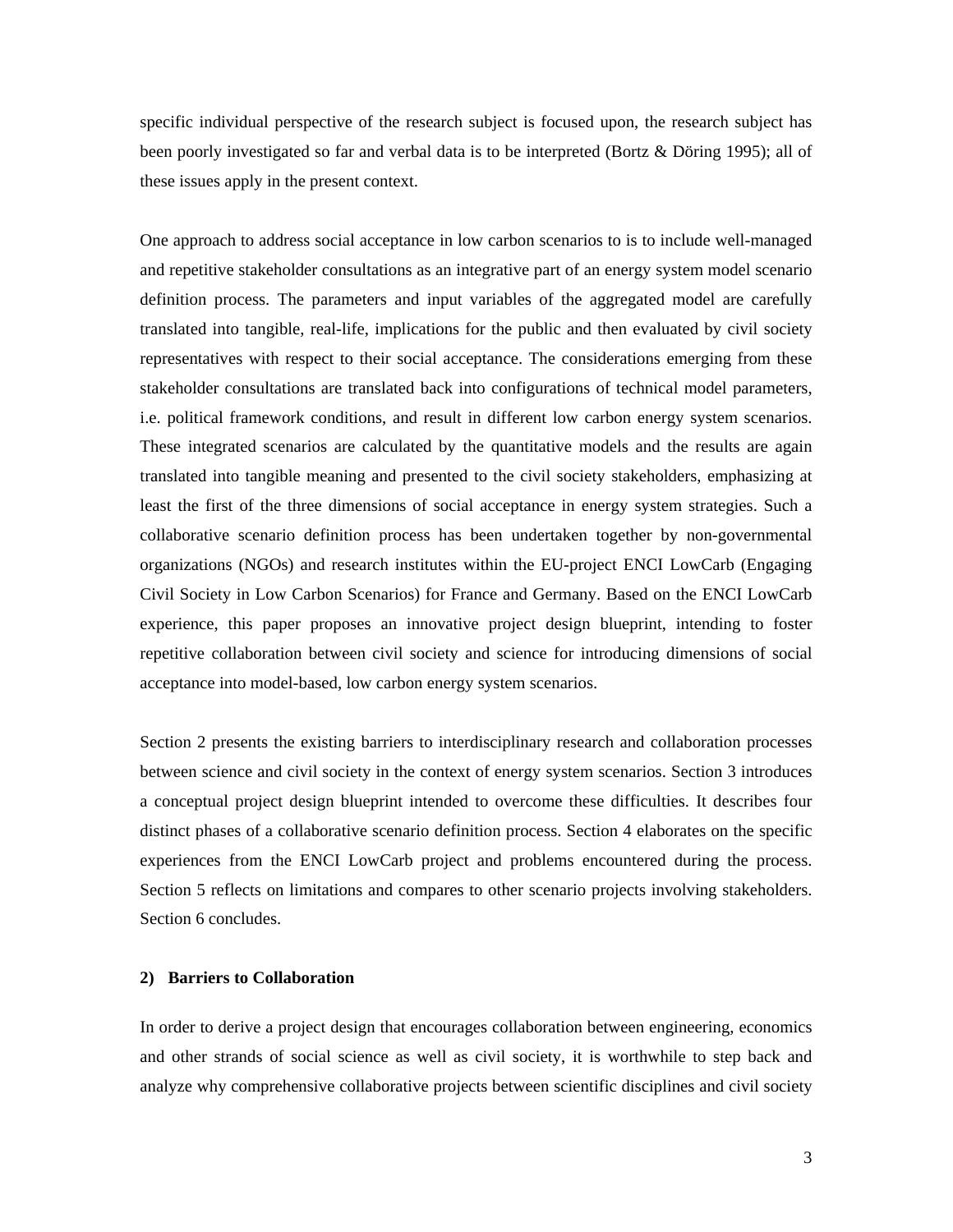are to date rare, especially in the field of energy system scenarios. Three general observations are helpful. First, one has to acknowledge that "science" and "civil society" are umbrella terms for communities that again consist of a large variety of distinct sub-communities. Second, these communities and sub-communities are distinct with respect to their raison d'être, objectives and culture, i.e. values, norms and language. Third, they have a tendency to coexist, in the sense that there are few institutional intersections per se; collaborative projects across communities are often preceded by proactive, innovative, and open-minded individuals.

#### **Civil Society and Non-Governmental Organizations**

*Civil society* is a rather vague umbrella term, Reverter-Bañón (2006) argues that her understanding of civil society is three-fold: as associational life (Putnam, cited in Reverter-Bañón 2006), as good society, and as public sphere (Habermas, cited in Reverter-Bañón 2006). In more concrete terms, the World Bank (2004) defines the notion as follows: "The term civil society refers to the wide array of non-governmental and not-for-profit organizations that have a presence in public life, expressing the interests and values of their members or others, based on ethical, cultural, political, scientific, religious or philanthropic considerations. Civil society organizations (CSOs) therefore refer to a wide array of organizations: community groups, non-governmental organizations (NGOs), labor unions, indigenous groups, charitable organizations, faith-based organizations, professional associations, and foundations". CSOs are formed as people with similar interests organize themselves and represent a certain set of claims, beliefs, norms and values. Often, the term CSO and NGO are conflated. Willets (2002) defines the term NGO as an independent voluntary association of people acting together on a continuous basis and for some common purpose. In this paper, CSO is used as the umbrella term and NGOs are considered as a subset of CSOs.

Many CSOs intend to change the status quo of a certain affair; environmental NGOs lobby for reducing pollution, churches preach humanitarian values and citizens' initiatives fight for local projects. Often, CSO activists operate at the grass-roots level and are ideal-driven. In terms of climate change mitigation, environmental NGOs have played a visible role with projects focused on greenhouse gas emission reduction involving lobbying, campaigning or protesting against specific local affairs. With the intention to scientifically back up their lobbying work, NGOs have increasingly been seeking contact to the scientific communities. Moreover, many environmental NGOs have shifted from constituting an activist movement towards more mature organizations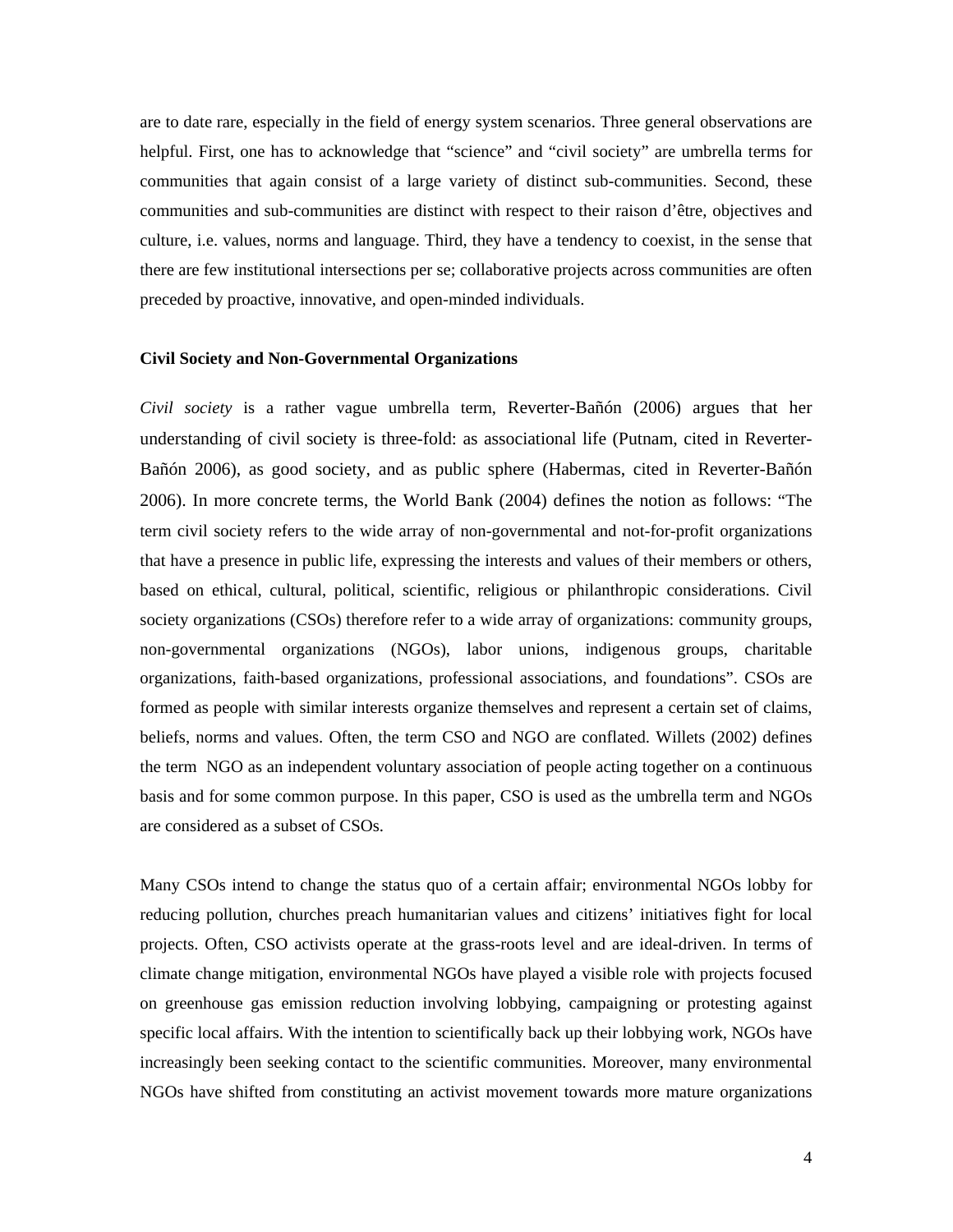employing scientists that did not want to continue a purely academic career. NGOs have published comprehensive scientific studies to underpin their claims and objectives with research results, e.g. WWF (2008; 2009) and Greenpeace (2007). However, these studies were largely commissioned to research institutions and prepared in principal-agent relationships more than in structured collaboration processes. In sum, it appears natural to foster collaboration between NGOs, rooted in the civil society community, and scientists as a *starting point* for incorporating social acceptance into energy system scenarios. In later steps, CSO representatives are included in the collaboration process.

#### **Scientific Cultures and Mitigation**

In terms of public attention and academic outreach visibility, the mitigation problem has mainly spurred natural scientists and engineers to develop and assess low-emission technologies, system scientists to perform integrated analyses of optimal deployment paths, and economists to analyze energy market forces and suitable policies. Politically prominent theoretical research results on long-term mitigation strategies have been obtained by engineering or economic methods: mathematical modeling, optimization, game theory, statistics and econometrics, i.e. quantitative methods. Maybe this is due to the seductive charm of hard numbers and associated "scientific facts". Yet, a recent publication of the German Academies of Sciences strongly encourages collaborations between engineers, natural and cultural scientists, as they consider this a prerequisite for achieving ambitious climate policy targets in Germany (Renn 2011). Within the social science literature, the refusal, acceptance, or avoidance strategies of actors regarding mitigation measures is less investigated. There are efforts to understand the public and local acceptance of renewable energies by means of specific case studies, e.g. Zoellner, Schweizer-Ries and Wemheuer (2008), Musall and Kuik (2011) and Nadaï (2007), involving qualitative interviews and questionnaire-based survey analysis. However, there are to date no visible efforts to combining these findings with purely quantitative energy/economics models. One possible explanation is the coexistence of the different scientific sub-communities.

Even within different scientific disciplines, there are many coexisting and often conflicting strands of research. Many of the conflicts root from methodological issues. Albeit scholars of both the quantitative and the qualitative tradition share the overarching goal of producing valid descriptive and causal inferences (Brady & Collier, cited in Mahoney & Goertz 2006), there are substantial discrepancies in basic assumptions and practices. Schrodt (cited in Mahoney & Goertz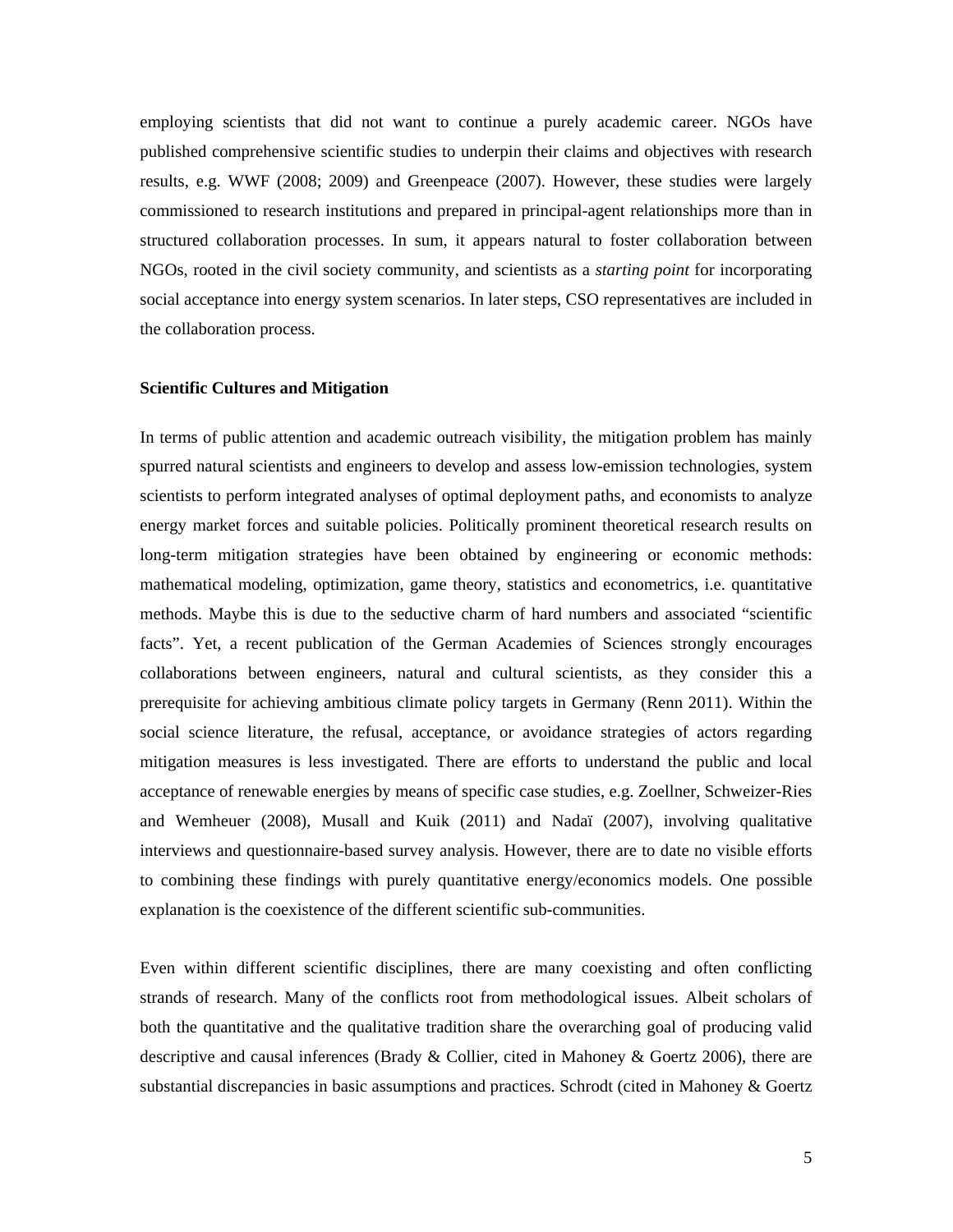2006) observes that the dynamics of the debate between quantitative and qualitative scholars on the validity of their methods are best understood by comparing it to one about religion, with deep cleavages between the two. Mahoney and Goertz (2006) provide an excellent discussion on how the two research traditions are to be understood as alternative cultures with proprietary values, beliefs, norms and language that may lead to severe "cross-cultural" communication problems when "forced" to work with each other. Thinking of different research traditions in terms of ethnocentric, coexisting and potentially conflicting cultures helps for explaining and mastering the challenges of collaborative research projects. One can draw on the large body of literature on culture in other academic disciplines, e.g. organizational behavior and cultural studies. Clearly, parallels exist between methodological, organizational and ethnological culture. Considering the effective cultural barriers to collaboration even within science, it is not surprising that the barriers towards collaboration between science and NGOs or CSOs are even higher.

#### **3) The Collaborative Scenario Definition Process**

The collaborative scenario definition process proposed in the following<sup>3</sup> is an interdisciplinary approach that aims at producing quantitative engineering/economics model scenarios with underlying political framework conditions defined by civil society stakeholders. It is organized in four distinct phases. Phase 1 is concerned with establishing a fully functional project team and Phase 2 with establishing the technological framework conditions for the scenarios. The political framework conditions are elaborated with civil society stakeholders during Phase 3, resulting in scenarios that differ with respect to their degree of social acceptance. Phase 4 synthesizes.

#### **Core Project Partners**

-

It is advantageous to include at least one core project partner from each the scientific and the civil society communities. From the latter, NGOs constitute good candidates, as they form a continuously working formal entity, which cannot necessarily be generalized to all CSOs. Additionally, one can expect that NGOs are well embedded within the CSO landscape and constitute a facilitator between scientists and other CSOs. From the scientific communities, it is on the one hand necessary to have project partners from one or more research institutions that operate a engineering/economic type of quantitative model (here an energy system model),

<sup>&</sup>lt;sup>3</sup> It is based on the experience from ENCI LowCarb, but presented on a meta level. It is applicable to projects involving the definition of scenarios with both technological and political framework conditions.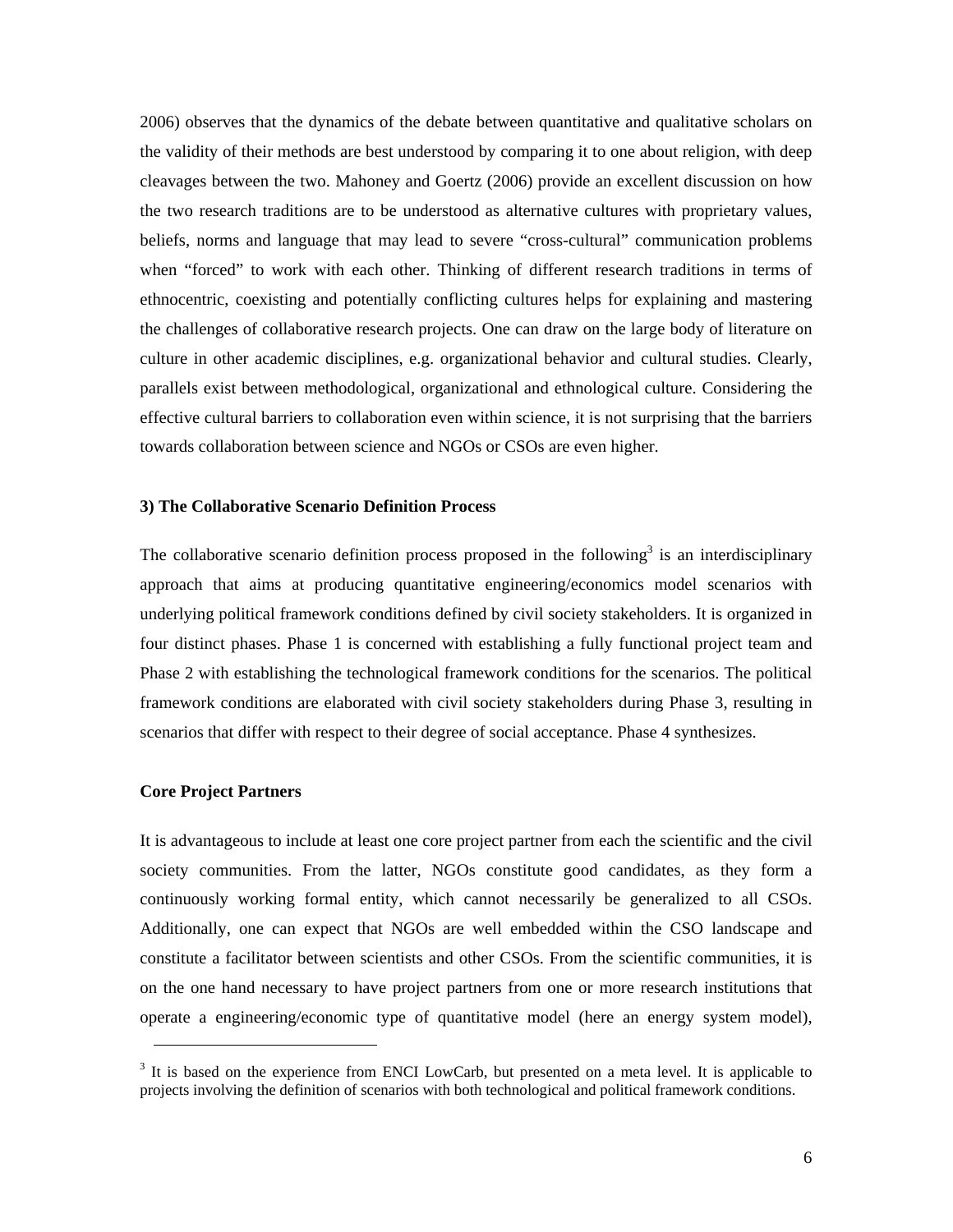termed quantitative modelers, hereafter. On the other hand it is necessary to have project partners from the social sciences or humanities that are proficient in both quantitative and qualitative research methods of their discipline, termed social scientists hereafter<sup>4</sup>. Due to the distinct professional cultures of the project partners, it is decisive to stimulate their awareness for cultural issues in general and cultural differences in particular. A trivial, but effective means to achieve this is to define a core project team with each a research institution and NGO from at least two countries that do not share the same language. There are several practical advantages of combining the three different *professional cultures* with two or more different *national cultures*. Project partners communicate in a non-mother language, which fosters the awareness for unfamiliar terms and alleviates barriers to clarification requests during conversations. Furthermore, as the problem of climate change mitigation presents itself and is addressed very differently in individual countries, the trans-national perspective helps to reframe and to challenge the purely domestic perspective.

#### **Phase 1: Intra-Group Development**

-

Albeit the intra-group development of project teams is a fairly standard procedure, a conscious group-formation process is of particular importance for collaboration across project partners from different communities. A suitable organizational structure is proposed in Figure 1. It resembles a matrix structure and enables vigorous communication flows between all project partners; the color codes visualize the different communities and countries. Tuckman (1965) observed that groups generally develop by passing through four distinct stages: forming, storming, norming and performing. Given project partners from different communities with their respective cultural backgrounds, the first three stages need special attention for being successful in the fourth.

The forming stage of group development is characterized by uncertainty: project partners from the different communities are "testing the waters" and get acquainted to each other by exchanging ideas, expectations and world views. One gathers information and impressions of each other, but avoids open controversies or conflicts (Tuckman 1965). It is very likely that during this stage, many of the others' positions are not immediately obvious and even beyond clear assessment to the individual project partner. During the storming phase of group development, which is

<sup>&</sup>lt;sup>4</sup> In the following, it is assumed that both modelers and social scientists are from one research institution and the representative terms research institution, quantitative modeler, social scientist and NGO will be used in singular for simplicity; more then one project partner may be included from each community.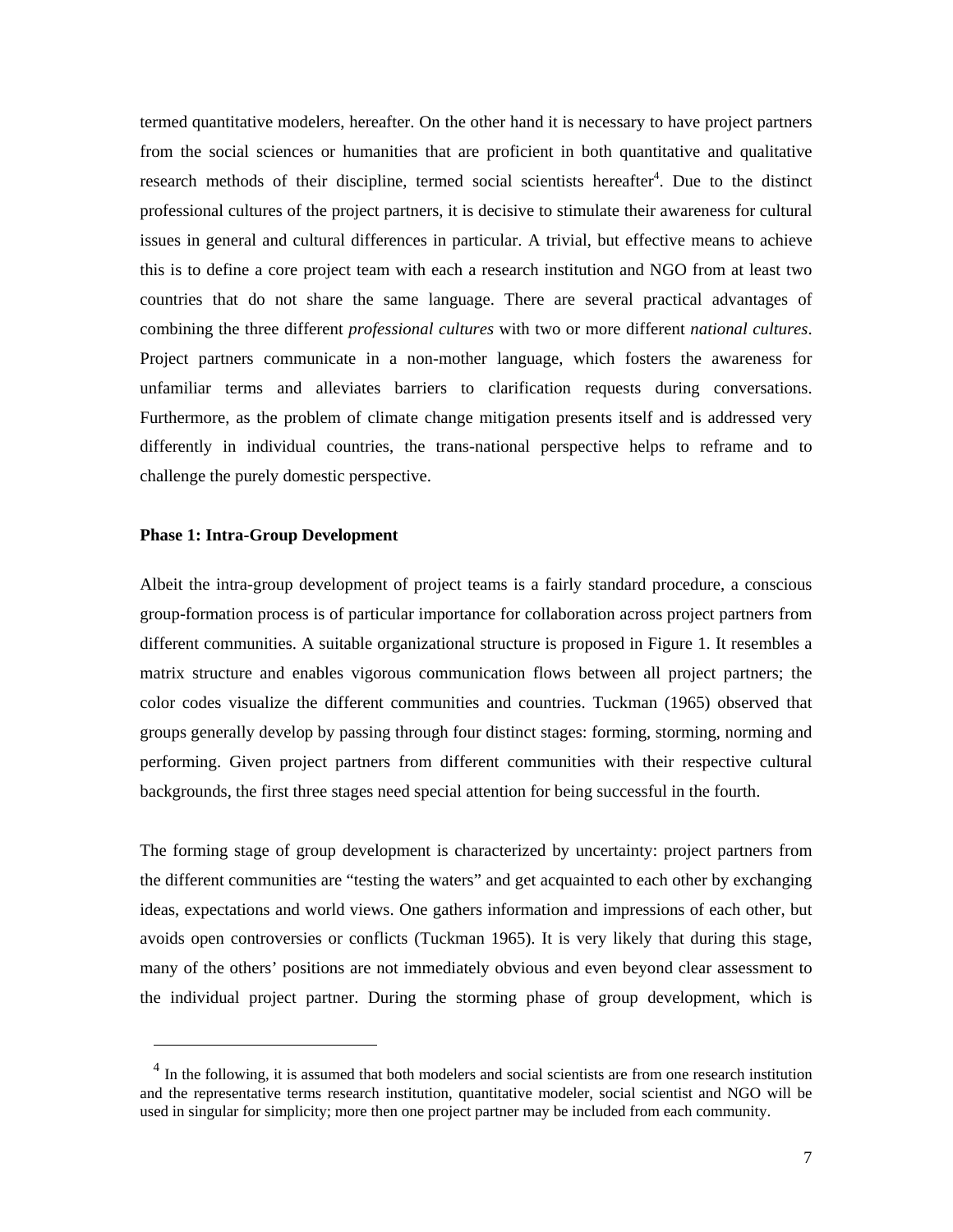characterized by intra-group conflict and requires tolerance and patience, project partners express opinions and views more openly, including criticism (Tuckman 1965). One can expect that substantial cultural distance (Triandis 1994) exists between each the social scientist, the quantitative modeler and the NGO member. To overcome these, and enable the group to develop novel interdisciplinary approaches with regard to the specific research question of the project, conscious intercultural communication is advantageous. McDaniel, Samovar and Porter (2009, p. 13) argue that five aspects of culture are especially relevant to intercultural communication: perception, cognitive thinking patterns, verbal behaviors, nonverbal behaviors and the influence of context.



**Figure 1.** Organizational structure during Phase 1 of the collaborative scenario definition process.

A promising format to foster viable cross-cultural communication is to employ formal "wishlists". The quantitative modeler receives model features that the others would like to see in the model and what kind of results they expect. The social scientist receives ideas on how social acceptance is defined and will be explored, interpreted and measured. The NGO member receives considerations on what kind of stakeholders to consult. Thereby, each project partner gets a good understanding on how the others *perceive* his/her discipline. Each project then presents what he/she originally planned to contribute in the project and relates this to the "wish-list" items. Such an exercise will reveal the *cognitive thinking patterns* of the project partners. After each presentation, some time is reserved for clarifying terms that were unclear or non-familiar to the audience. Here, project partners have a chance to realize potential *verbal* and *nonverbal* barriers to communication. Finally, in thematic sessions, the history and status quo of the domestic energy system can be presented, so one learns facts and *context* of the other country's challenges. During the "wish-list" process, the project partners have a chance to develop a common language and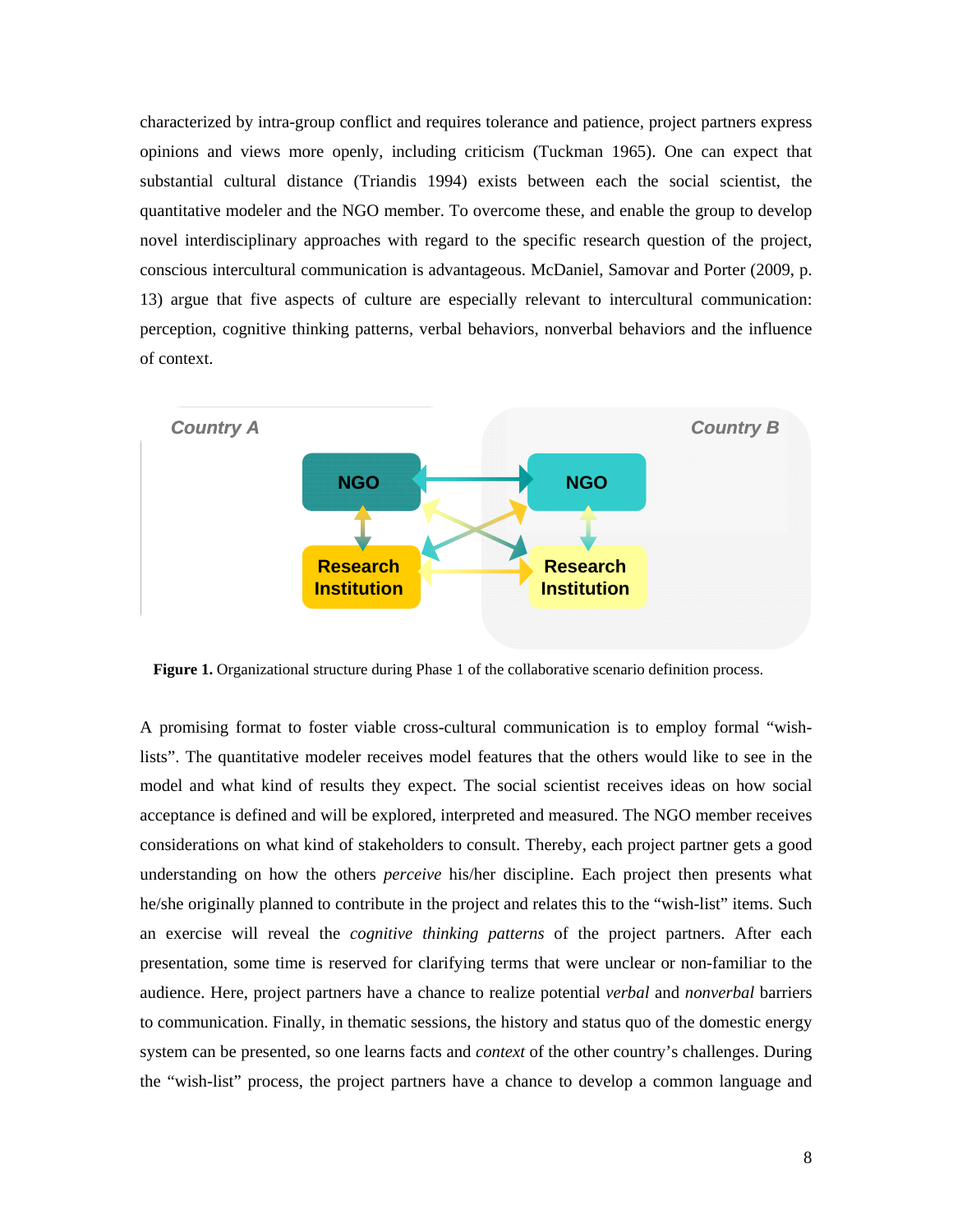gain realistic expectations of the abilities of the quantitative model, the concept of social acceptance and the stakeholder landscape. In repetitive exchange, project partners develop a joint idea of the research methods they will employ. Finally, they pass the norming stage of group development, characterized by cohesiveness and in-group feeling, on to the performing stage, during which group energy is channeled into the task (Tuckman 1965).

#### **Phase 2: Technological Framework Conditions**

Phase 2 of the scenario definition process is concerned with model development and the technological framework conditions of the scenarios by involving external experts. The task is to refine the national quantitative models and bring them to a stage, in which they are applicable to stakeholder consultations, fulfilling as many "wish-list" items as feasible, driven by the overarching question of "What is technically possible in the future?". Thus, the social science issues regarding social acceptability do not yet enter the stage, they will be integrated in the next phase. Figure 2 proposes an organizational structure during Phase 2; with the core structure prevailing, but now the national sub-teams, indicated in green, have formed a tighter entity. This ideally results from the intense communication flows during Phase 1. The yellow shading of the consulted experts symbolizes the notion that they will most likely be closer to the researchers in terms of "professional culture" than to NGO members.



**Figure 2.** Organizational structure during Phase 2 of the collaborative scenario definition process.

Expert workshops are organized in each country, for giving the national sub-teams a chance to engage in focus group discussions with experts for obtaining state-of the art knowledge on technical details. Thereby, the experts can assess the validity of the quantitative model and have a control function on the scientific quality. In the end of Phase 2, a finalized version of the energy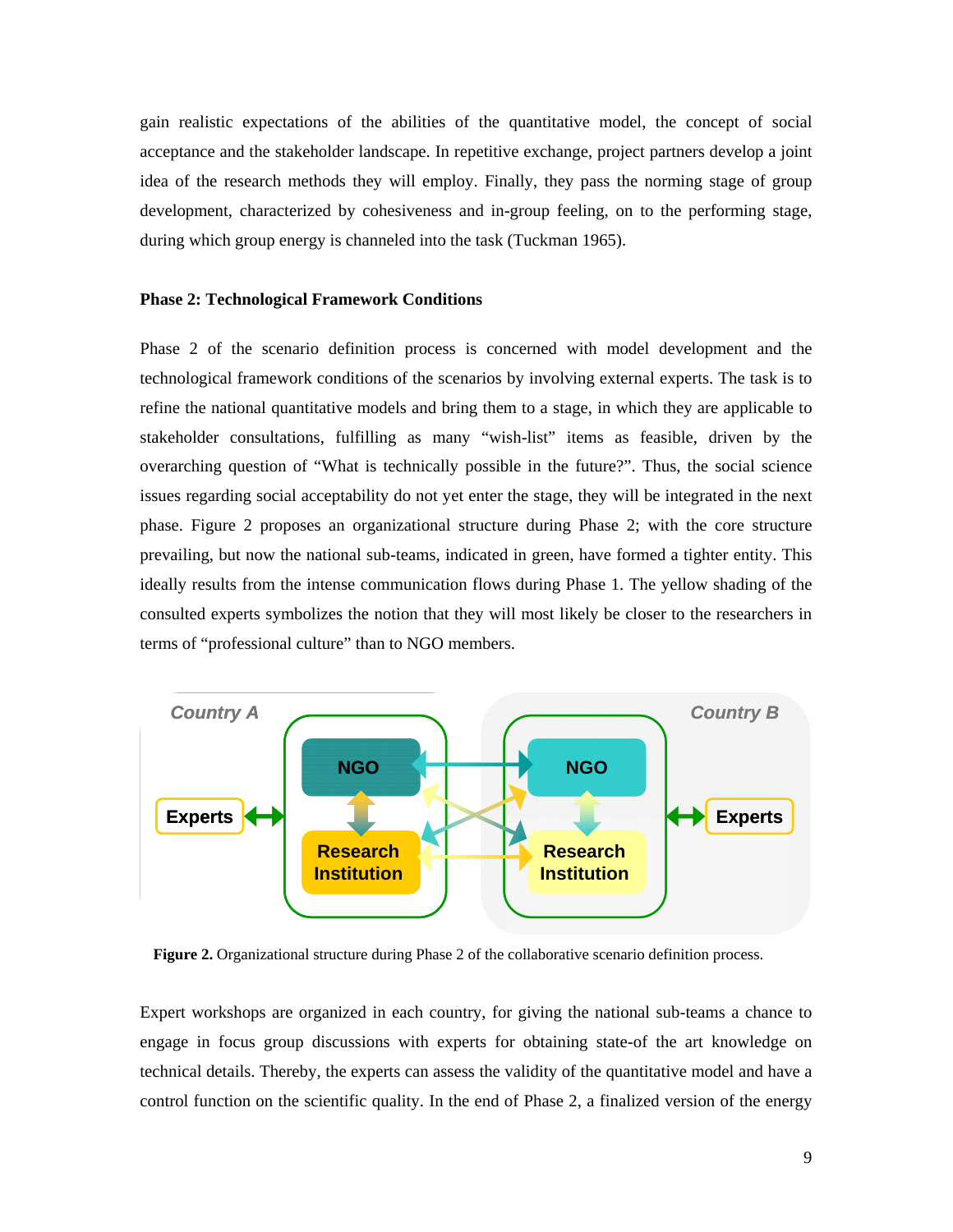system model exists, along with a detailed documentation that is also understandable to the nontechnical reader. It is necessary to provide such a document during the stakeholder consultations in order to create transparency and alleviate the frequent black-box accusation when it comes to quantitative scenario building. Central to the model description are detailed translation rules, from "model parameters" to "real-world implications" and vice versa, that serve as a basis for taking into account political framework conditions explicitly.

#### **Phase 3: Political Framework Conditions and Corresponding Scenarios**

A central issue in Phase 3 of the collaborative scenario definition process is to elaborate different and potentially controversial political framework conditions with relevant CSO stakeholders. The political framework conditions relate to the quantitative model by applying the aforementioned translation rules from model parameters to "real-world implications". Coherent sets of political framework conditions form one scenario, differing with respect to the articulated level of social (un-)acceptability of mitigation options. The integrated scenarios are again evaluated by the CSO stakeholders. Figure 3 proposes an organizational structure for Phase 3. The blue shading of the CSO Stakeholders indicate that they are culturally close to the NGO project members, these indeed serve as facilitators in a two-step interaction in workshop format.



**Figure 3.** Organizational structure during Phase 3 of the collaborative scenario definition process.

Before inviting CSO stakeholders, the sub-national project teams identify sectors of the domestic energy system that are of particular interest or controversy regarding social acceptance. Together with a professional and neutral moderator, the national sub-teams develop concrete workshop agendas. The social scientist selects suitable methods for capturing stakeholder's assessments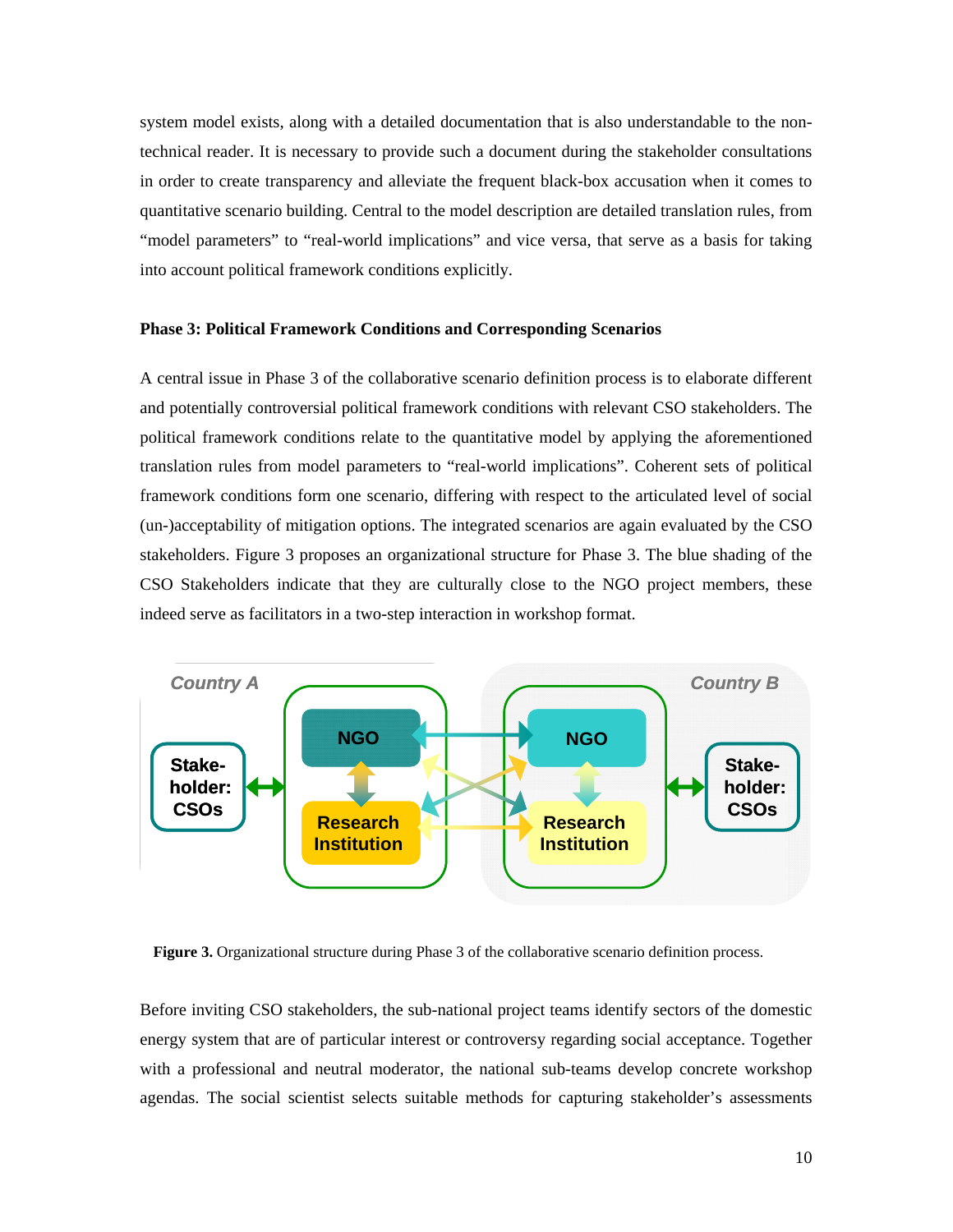during the workshops. A practical format is a questionnaire with Likert scales (Likert 1932), measuring the level of agreement or disagreement of the respondent towards specific statements. The specific statements are the translated "real-world implications" and postulate particular and tangible developments<sup>5</sup>. Per item, two Likert scales are employed: Stakeholders are once asked to indicate whether they find the proposed development *realistic* and once whether they would *welcome* it from the point of view of their organization. Stakeholders are unlikely to express a uniform opinion, so several different sectoral "scenario building-bricks" in terms of political framework conditions will emerge from the workshops. The national sub-teams combine them into coherent scenarios for the fully integrated energy system, which serve as an input to the quantitative model. During the second sectoral stakeholder workshops, ideally attended by the same CSO representatives, the developed scenarios are presented, discussed, and evaluated. The feedback loop ensures that the social acceptance considerations are actually realized and gives the CSO representatives a chance to indicate their assessment of social (un-)acceptance of the integrated scenarios.

#### **Phase 4: Synthesis**

1

The last Phase is concerned with the synthesis of results obtained throughout the collaborative process. Ideally, the project ends with a workshop for communicating the scenarios to policy makers, stakeholders, and the wider public. Possibly valuable extensions for the collaborative process are to evaluate the political feasibility of the scenarios' political framework conditions and to elaborate the reasons for social (un-)acceptance of specific mitigation options in more detail. Here, one could extend the socio-political point of view adopted during the collaborative scenario definition process, and analyze market and community acceptance.

#### **4) The ENCI LowCarb Experience**

The ENCI LowCarb project is financed in the  $7<sup>th</sup>$  Framework of the EU Commission and constitutes a rather novel format involving both research institutes and NGOs. The core project partners are the Potsdam Institute for Climate Impact Research (PIK), Germanwatch, the Centre International de Recherche sur l'Environnement et le Développement (CIRED), and Reseau Action Climat France; the project phases, identified ex post, are summarized in Table 1.

<sup>&</sup>lt;sup>5</sup> An example from the transport sector workshop of the ENCI LowCarb project is "Cycling and Walking" will contribute substantially to the Modal Split. Please indicate your perception whether this is *realistic* and, separately, *welcome*, from the point of view of your organization on a 7-point scale from Yes to No.".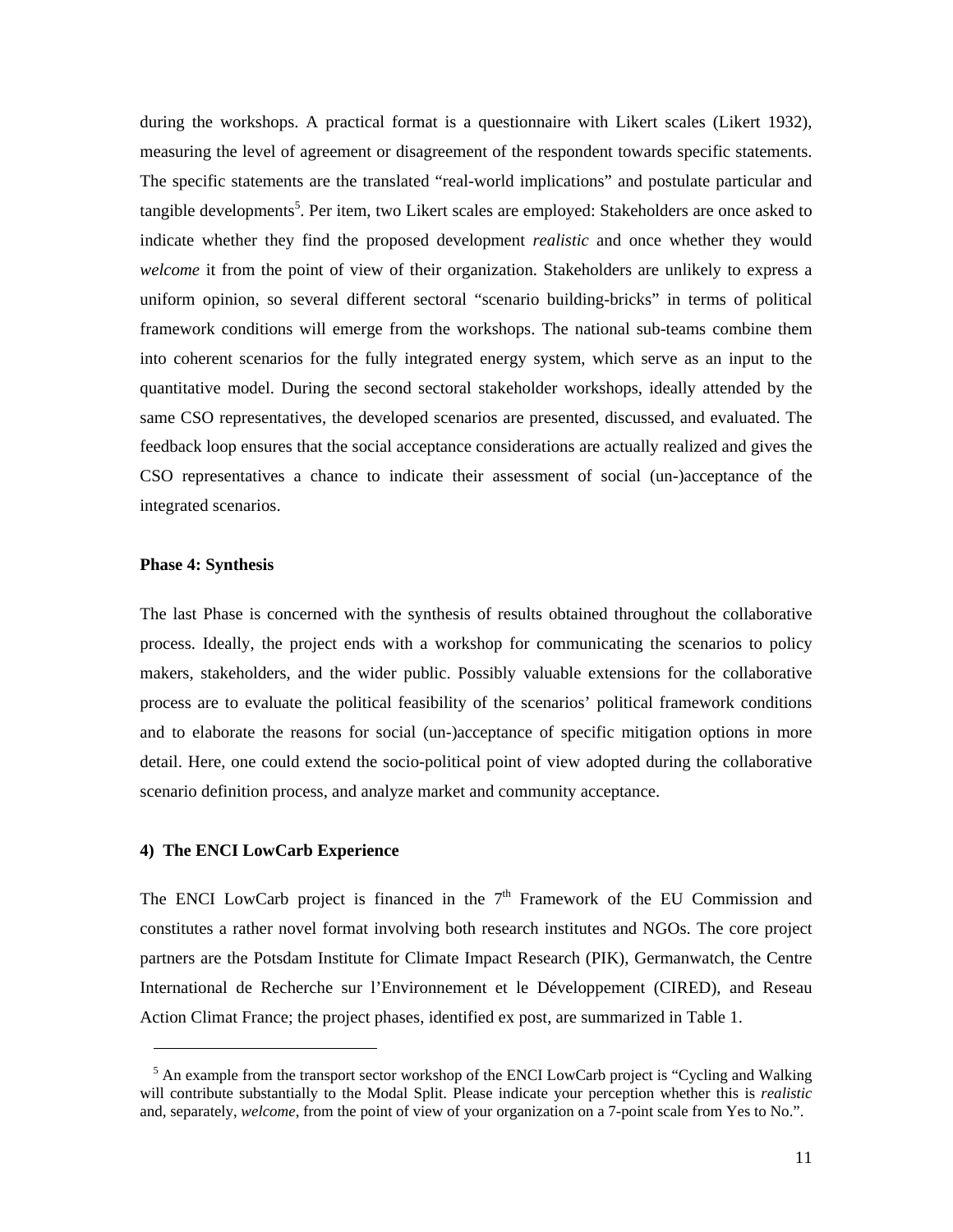|                          | <b>Phase 1</b>                                    | <b>Phase 2</b>                                              | <b>Phase 3</b>                                              | <b>Phase 4</b>                                      |  |
|--------------------------|---------------------------------------------------|-------------------------------------------------------------|-------------------------------------------------------------|-----------------------------------------------------|--|
| <b>Objective</b>         | Intra-group<br>development of<br>the project team | Model building<br>"What is<br>technologically<br>possible?" | Stakeholder<br>workshops<br>"What is socially"<br>desired?" | Synthesis,<br>communication<br>of scenarios         |  |
| Leadership               | Fragmented                                        | Research<br>Institution<br>for sub-team in<br>each country  | NGO<br>for sub-team in<br>each country                      | Joint<br>responsibility                             |  |
| <b>Events</b>            | Kick-off<br>meeting,<br>Planning<br>workshop      | Expert<br>workshops,<br>Planning<br>workshop                | Repetitive<br>CSO<br>stakeholder<br>workshops               | Synthesis<br>workshop,<br>Communication<br>Workshop |  |
| Deliverables /<br>Output | "Wish-Lists"<br>and<br>feedback                   | Workshop<br>summaries.<br>model with<br>description         | Workshop<br>summaries,<br>national<br>scenarios             | Country<br>reports,<br>Comparative<br>report        |  |
| <b>Time Horizon</b>      | 6 months                                          | 12 months                                                   | 12 months                                                   | 6 months                                            |  |

|                  |  |  |  |  |  |  | Table 1. Overview of the phases in the collaborative scenario definition process within the ENCI |  |  |  |
|------------------|--|--|--|--|--|--|--------------------------------------------------------------------------------------------------|--|--|--|
| LowCarb project. |  |  |  |  |  |  |                                                                                                  |  |  |  |

ENCI LowCarb had two main project objectives: developing a reproducible methodology for engaging civil society, and preparing the German and French integrated energy system scenarios. The following reports on specific experiences made during the project on a more abstract level, with the intention to deliver beneficial input for future projects that involve a collaboration between science and civil society, additive to the blueprint outline in Section 3. The German and French domestic energy system scenarios are accessible on the project website  $6$  upon publication.

#### **Attitudes and Politics**

1

In the beginning of the project, the different professional cultures and different intrinsic objectives of NGO members and scientists became tangible. NGOs are generally interested in developing scientific (counter-) expertise that can be used for proper lobbying activities. Especially, if the NGO is a network composed by several NGOs (like RAC-France), with individual future energy visions, there can be a strong internal pressure for obtaining politically relevant outcomes. Scientists have an interest in producing coherent, technically sound and objective research and tend to care less about the politics. These potentially conflicting attitudes

<sup>6</sup> http://www.lowcarbon-societies.eu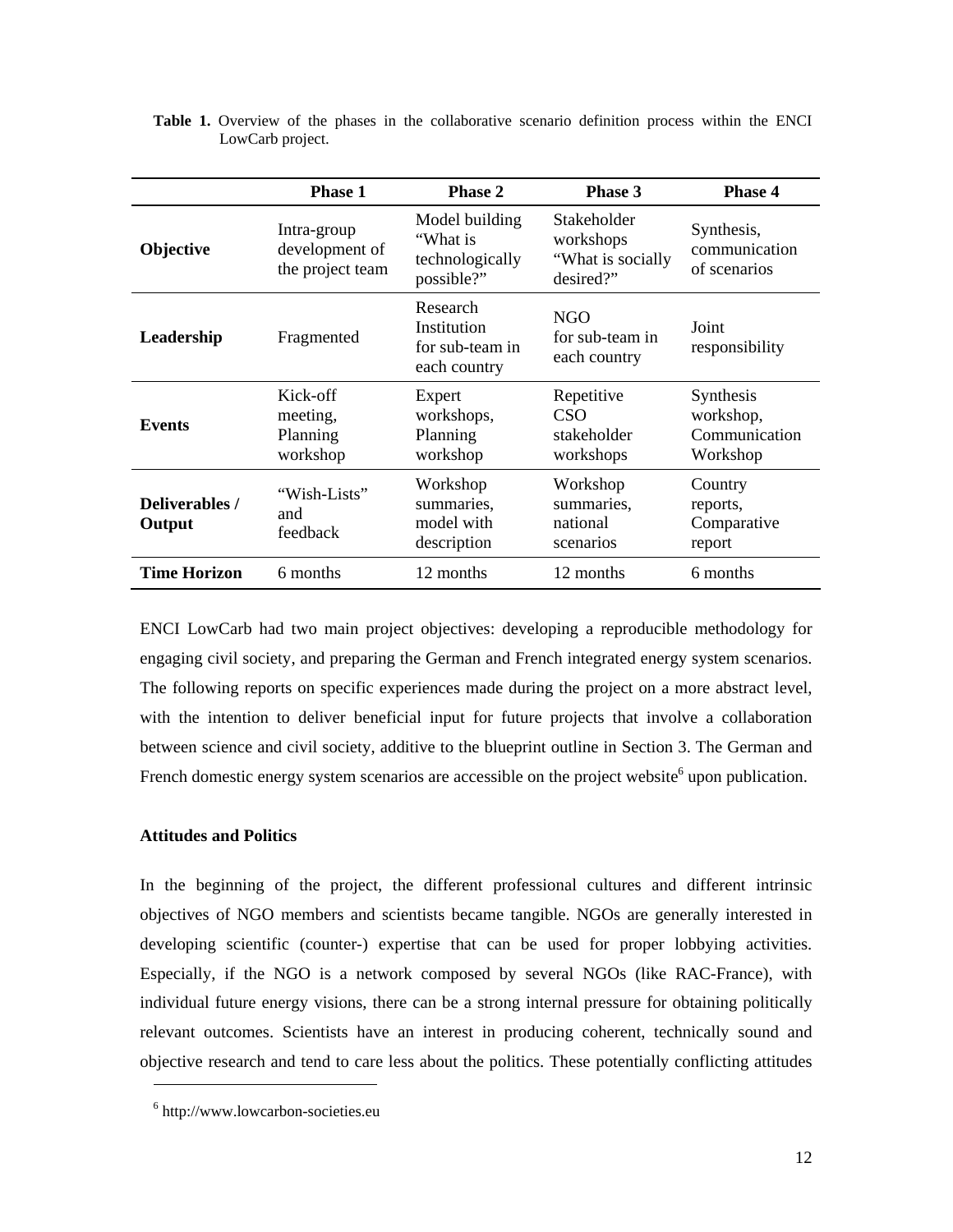were made explicit early in the project. In later stages, many conflicts could be avoided due to project partners pointing out that the argument or problem at hand actually had to do with our different attitudes and perceptions, resulting in more productive discussions. Raising awareness for such issues proved to be crucial, especially during the definition of the integrated scenarios, as these were based on the stakeholders' assessments of *political* framework conditions.

#### **Joint Understanding of Quantitative Models**

Large and complex quantitative models are a very powerful tool for pursuing integrated system analyses, however, the models and their output are often meaningful only to the expert or insider. Outsiders are not enabled to judge the quality and validity of model results, and either have to believe the modelers, or not. During the ENCI LowCarb project, it was very important for the NGO members to learn more about quantitative models in general, and the models of the project partners in particular, so that modeling results can be put into perspective. It was a rather timeintensive process for the quantitative modelers to explain the models and was perceived as a real cross-cultural communication effort. During this process, it was very enlightening for the modelers to learn about the requirements from an NGO perspective, which sometimes differs substantially from academic peer group discussions.

For the NGOs, it was important to distinguish between means and measures in the energy system models: technical solutions, e.g. offshore wind turbines, and political measures to foster them, e.g. feed-in-tariffs. Whereas energy system models contain a whole range of technical solutions, it is not possible to integrate the full impact of political measures. NGOs are interested in a mixture of both, so it is helpful to differentiate and focus on what is feasible in the model during the project. The joint effort of clarifying the capabilities of the energy system models turned out to be a crucial success factor for the ENCI LowCarb project. The "wish-lists" introduced earlier were invented during the explanation process and turned out to be an extremely useful tool. The modeling teams were forced to think about the "real-world implications" of the aggregate model results and develop concrete translation rules on how parameters and variables may be expressed in tangible meaning. During the preparation and post processing of the stakeholder workshops these translation rules served as a helpful structuring element for the quantitative modelers.

From the perspective of the quantitative modelers, the expert meetings in Phase 2 were very helpful and stimulating. The modeling teams learned a lot and sometimes revised the models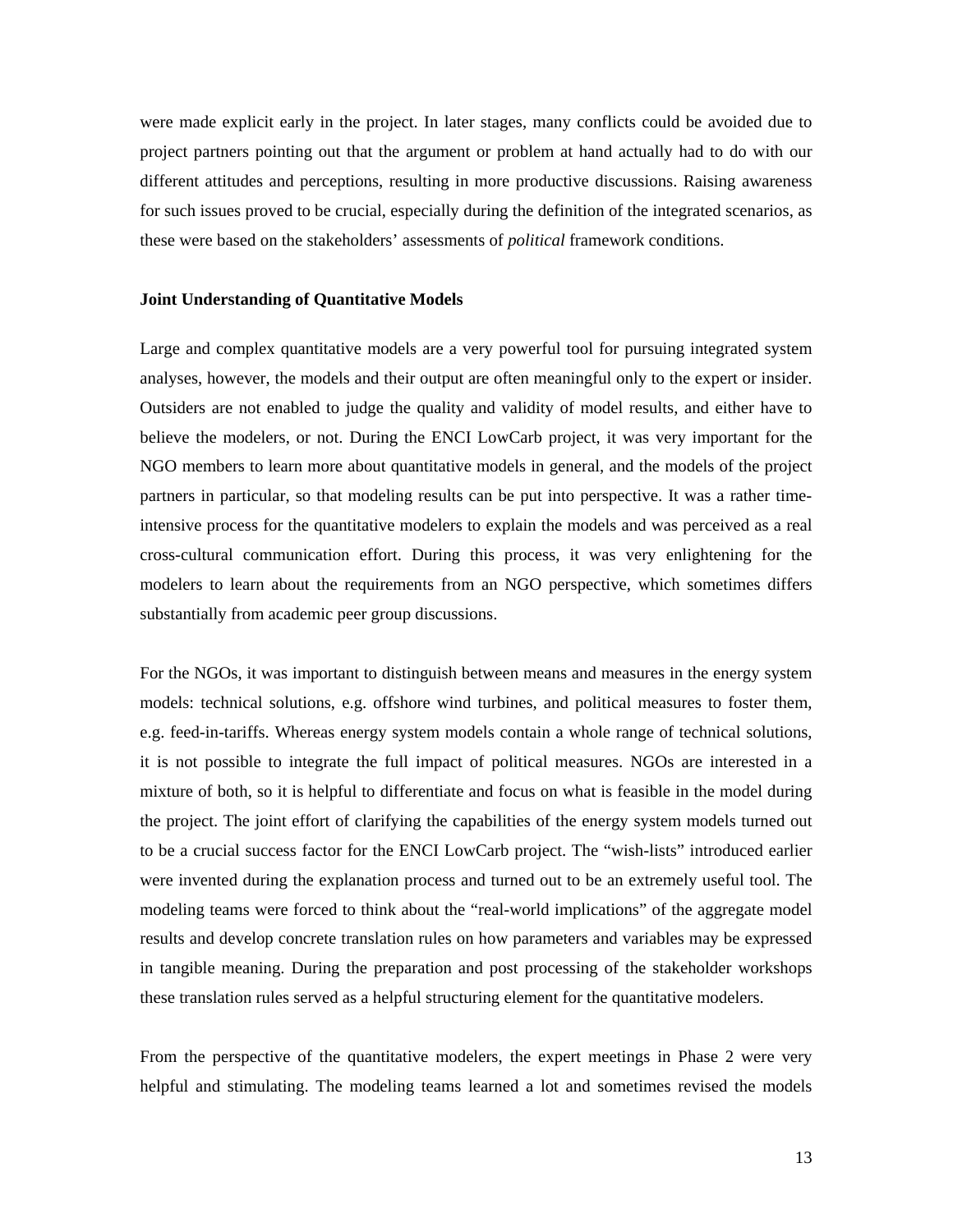according to the experts' opinions. Expert meetings are much more interactive than research conferences, where models are compared with other models, but not scrutinized in detail. For the NGOs, it was important to point out the sometimes double faced nature of experts, who are in fact also stakeholders, e.g. technical subjects like the necessary length of new transmission lines are a politically critical subject and even experts are not able to exclude this dimension from their opinions. For the NGOs, it was destabilizing sometimes that the modelers continuously improved their models, until the final scenarios were calculated. From the point of view of the researcher, this was natural to do, but it resulted in a situation in which the NGOs and became rather impatient as they wanted to see the model finished and ready to use. This should be anticipated and accompanied by setting and enforcing deadlines, sounding trivial, but proved to be a major source of conflict and dissatisfaction within the project team.

#### **Stakeholder Workshops and Scenario Definition**

The stakeholder workshops were the focal point toward which all efforts in the ENCI LowCarb projects were directed to. However, it was absolutely necessary to go hrough the first two phases of intra-group and model development for reaching a stage in which the project team was enabled to understand the stakeholders' requirements and translate them into coherent quantitative model scenarios. The preparation of the first stakeholder workshop was very demanding, as the agenda set here would determine the success of the collaborative procedure. The translation rules, from "the model" to "the real-world" and vice versa, had to be thematically summarized to determine those energy sectors (e.g. transport, electricity, heat) for which a feedback process was technically possible. It would not have been adequate to promise the stakeholders implications of low carbon scenarios that in the end cannot be represented in the quantitative model. For developing the agendas of the first sectoral CSO stakeholder workshops, the project team had to strike a balance between anticipating the areas in which social acceptance is problematic, and being prescriptive in the selection of topics. Furthermore, it was challenging to decide on how the stakeholder assessments would be collected, formalized, and grouped for constructing the integrated scenarios.

The stakeholder workshops on different energy sectors (transport and electricity) were attended by 12 CSO representatives each, and were stimulating and successful events. The instructions on the "scenario building bricks" in terms of political framework conditions were very valuable to the modelers. The workshops helped the project partners to understand which political scenario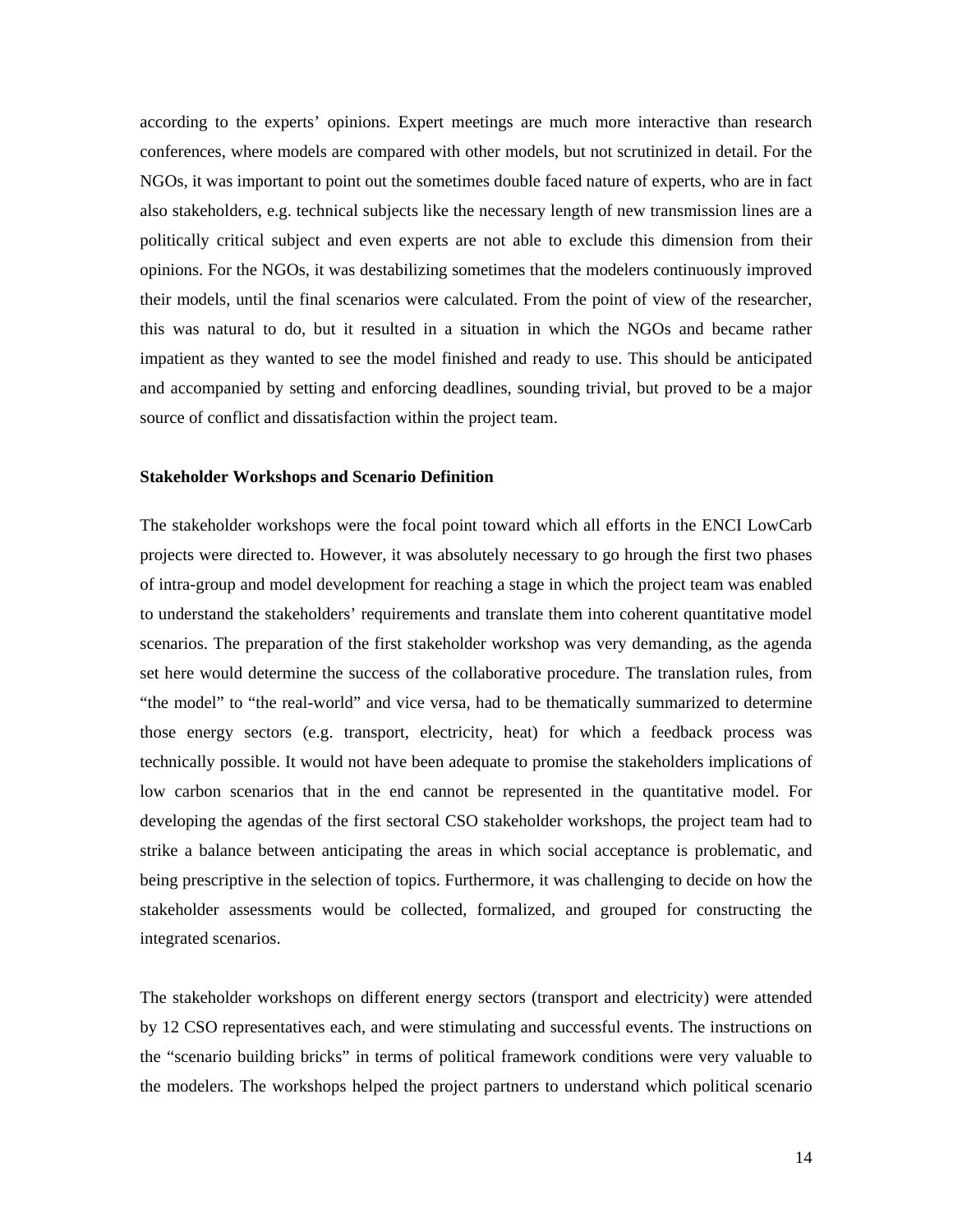assumptions are socially more or less accepted, and specifically *why*. Due to the sector specific stakeholder workshops, particular attention had to be paid to assure inter-sectoral coherence without neglecting the statements of the stakeholders for defining the final scenarios. A basic problem is that regarding energy system futures, there are many problematic technologies or developments in terms of social acceptance. However, it is not possible to define one scenario for each issue. This implies that the different options have to be combined into "worlds" that are structurally different, but still coherently reflect the stakeholder's assessments. Without the lengthy preparation of the translation rules from model to reality the project would have failed at this point. The synthesis phase can under certain circumstances be disappointing for the NGO partners. The final outcomes can be opposing to the principles of the NGO, which then hinders their communication on project results or even challenges the overall NGO strategy.

#### **5) Limitations and Comparison**

Limitations to the presented conceptual approach relate mainly to the reduction of complexity during the collaborative scenario definition process. One practical limit of the project's intention to develop socially acceptable scenarios is the necessity to find a compromise concerning the representation of stakeholder opinions. The national sub-teams select and invite stakeholders, thereby consciously limiting the wide range of opinions to a manageable number. It is an important task for the social scientist to ensure the representativeness of stakeholders. Furthermore, stakeholders that are invited to express their assessment and opinions during the workshop are situated in an artificial situation with rules established by the project partners, which may bias the discussion.

The focus of the ENCI LowCarb project was on socio-political acceptance; a representation of market and community acceptance were beyond the scope. One could, however, extend this in future projects and include more case-studies or field research for the social scientists to investigate and elaborate on these issues. It would also be interesting to include more than one model of each country, to overcome the risk of model bias. Another aspiration could be to include also industry and policy makers in the collaborative procedure, or, in an supplementary phase, one that would try to take into account the political feasibility of the measures generated by the previous process. Generally speaking, one should be careful about including too many core project partners, as this may be detrimental to Phase 1 of the process.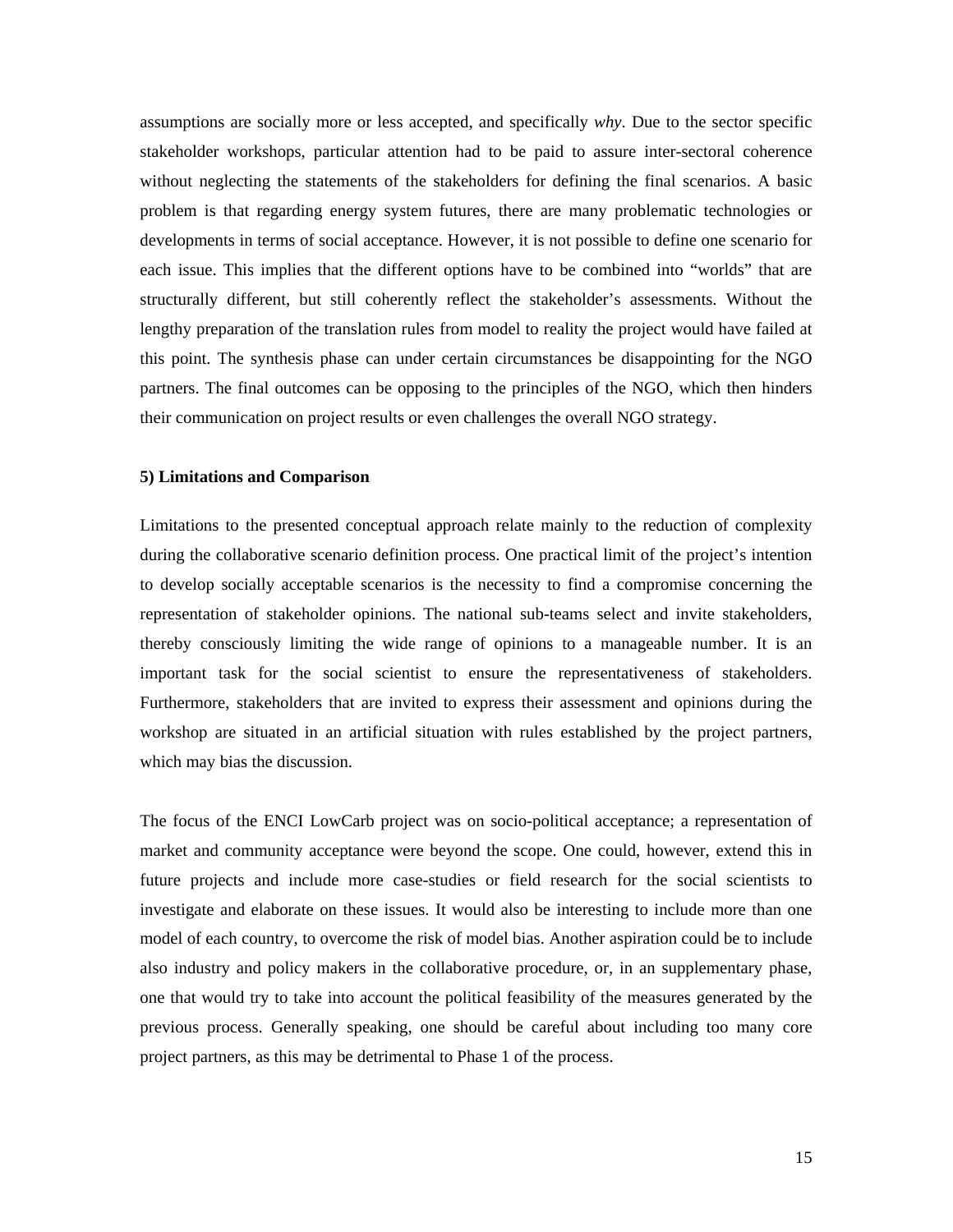For putting these limitations into context, it is helpful to consider the methods and setup of other scenario processes that involved civil society and/or stakeholder assessments and how they compare to ENCI LowCarb. However, there is to our knowledge no comparable project that was as transparent about the civil society stakeholders' roles. For example, Friends of the Earth Europe (FOEE) and the Stockholm Environment Institute (SEI) formally describe themselves as partners in a project aiming at developing an ambitious European mitigation scenario. The roles between FOEE and the SEI, however, were close to a traditional client agent relationship. FOEE fixed in advance technical assumptions on the availability of certain technologies in line with their internal strategy and SEI delivered the technical modeling knowledge. Nevertheless, several national FOEE associations were included in the initiative and a continuous exchange was established. It is interesting that the project partners decided to publish one publication each, supporting different communication strategies: FOEE (2009) and Heaps et al. (2009).

Another example is the European Climate Foundation (ECF) "Roadmap 2050" (ECF 2010), that outlines technically feasible pathways to achieve an 80% emission reduction target in 2050. Representatives of the EU institutions have been consulted periodically throughout the course of the project and a wide range of stakeholders (companies, consultancy firms, research centers and NGOs) have counseled ECF in the preparation of this report. Their names are mentioned, but not the method of how opinions were weighted, neither the rhythm of meetings. The hierarchy varied between project partners (a group of consultancies and research centers), core working group participants (European utilities, transmission system operators, clean tech manufacturers and CSOs) and further outreach (40 more companies, NGOs and research institutes). ECF tried to follow the recommendations in the scenarios, but claims to be solely responsible for the choices.

Then, the "Roadmap 2050" for a low carbon economy published in March 2011 by the European Commission (EC) (European Commission 2011a) comes with an impact assessment (European Commission 2011b) of three DGs, evaluating a set of possible future decarbonization scenarios. The EC consulted individuals and stakeholders on their vision and opinion regarding an EU low carbon economy by 2050 through an online questionnaire "Roadmap for a low carbon economy by 2050"; 281 responses have been submitted. In its impact assessment, the EC declares that the wide range of views on how the EU can decarbonize its economy have been taken into account. However, the robustness of such an online questionnaire may be questioned. The core difference between these scenario processes and the ENCI LowCarb project is that here, domestic mitigation scenarios are one outcome, embedded in a project foster cooperation between science and CSOs.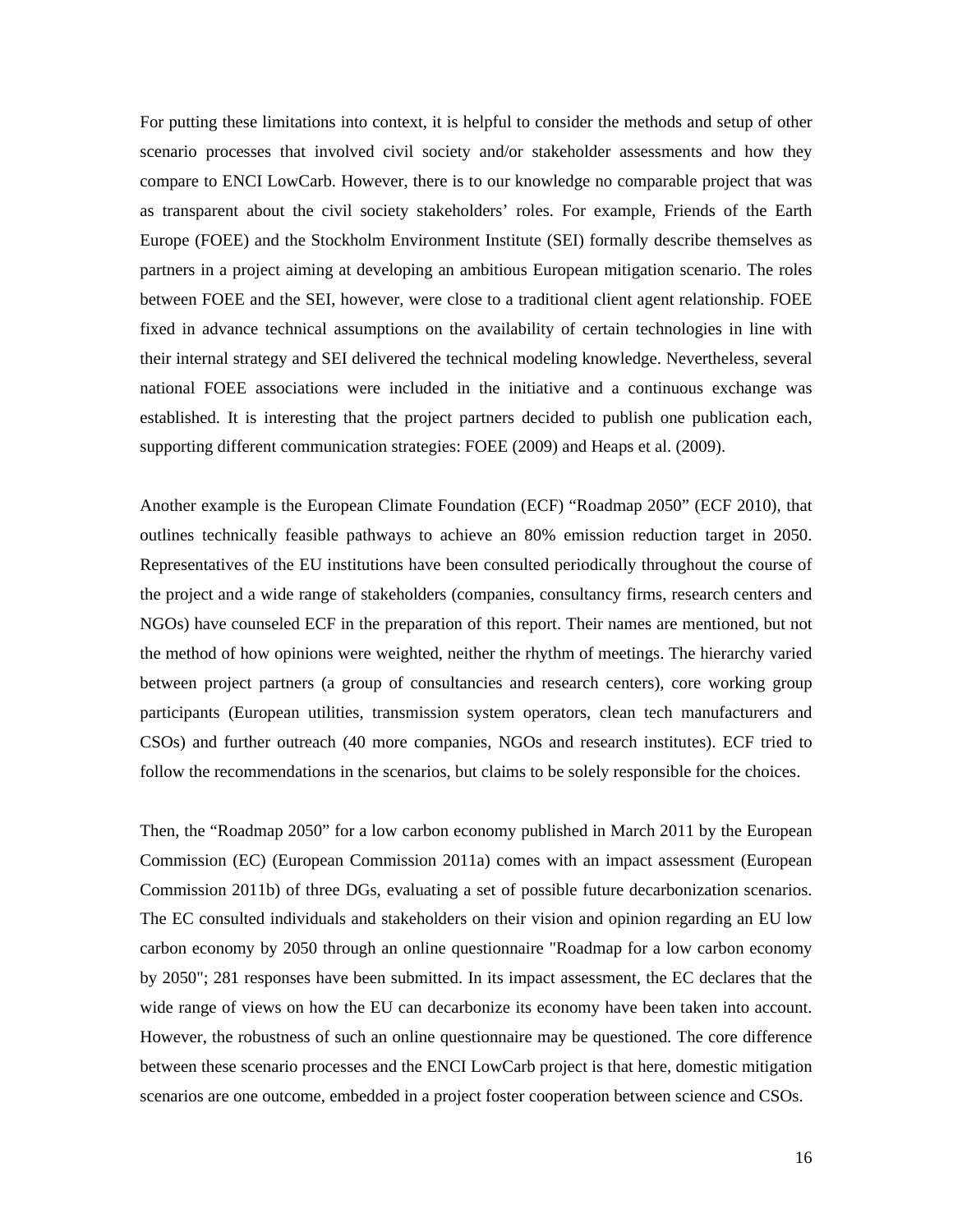#### **6) Conclusion**

Quantitative low carbon scenarios, developed in response to the problem of climate change, clearly benefit from an introduction of sociological dimensions, in particular social acceptance. Addressing the social acceptance of mitigation options can by definition not be a one-way process from science to the public. In this paper, we propose a project design intending to foster collaboration between science and civil society for that purpose. One distinct feature is a conscious emphasis on intra-group development, accounting for the issue that collaboration partners come from significantly different and potentially conflicting professional cultures; a situation that may give rise to severe communication barriers. NGOs and researchers can learn substantially of each other and create a mutual understanding of appropriate methods and perspectives. This enables the development of interdisciplinary research methodologies, intertwining both qualitative and quantitative tools of the different scientific disciplines.

In order to structure a collaborative scenario definition process, it is helpful to differentiate between technological and political framework conditions that serve as an input to the quantitative models. Experts are invited to define the technological framework conditions. The configurations of political framework decisions are guided and evaluated by relevant CSO stakeholders. A necessary prerequisite is that aggregate model input and output data are translated into tangible meaning. However, the methodology and organization of such a process is to date not well studied and should be developed formally for empowering more collaborative scenario definition processes in the future. In the end, this process can lead to the conceptualization of innovative low carbon scenarios that take into account social dimensions, in particular the social (un-)acceptance of mitigation options.

Meaningful energy system scenarios and policy roadmaps can only be developed if such organizational setups become more mainstream. Civil society has to be involved in solutions of climate change mitigation; purely academic solutions will not be successful. Climate change is not an isolated environmental problem like the ozone-hole, where there is one clear cause and one clear solution, but it is a problem whose solution will affect the entire economy and therefore the whole global society.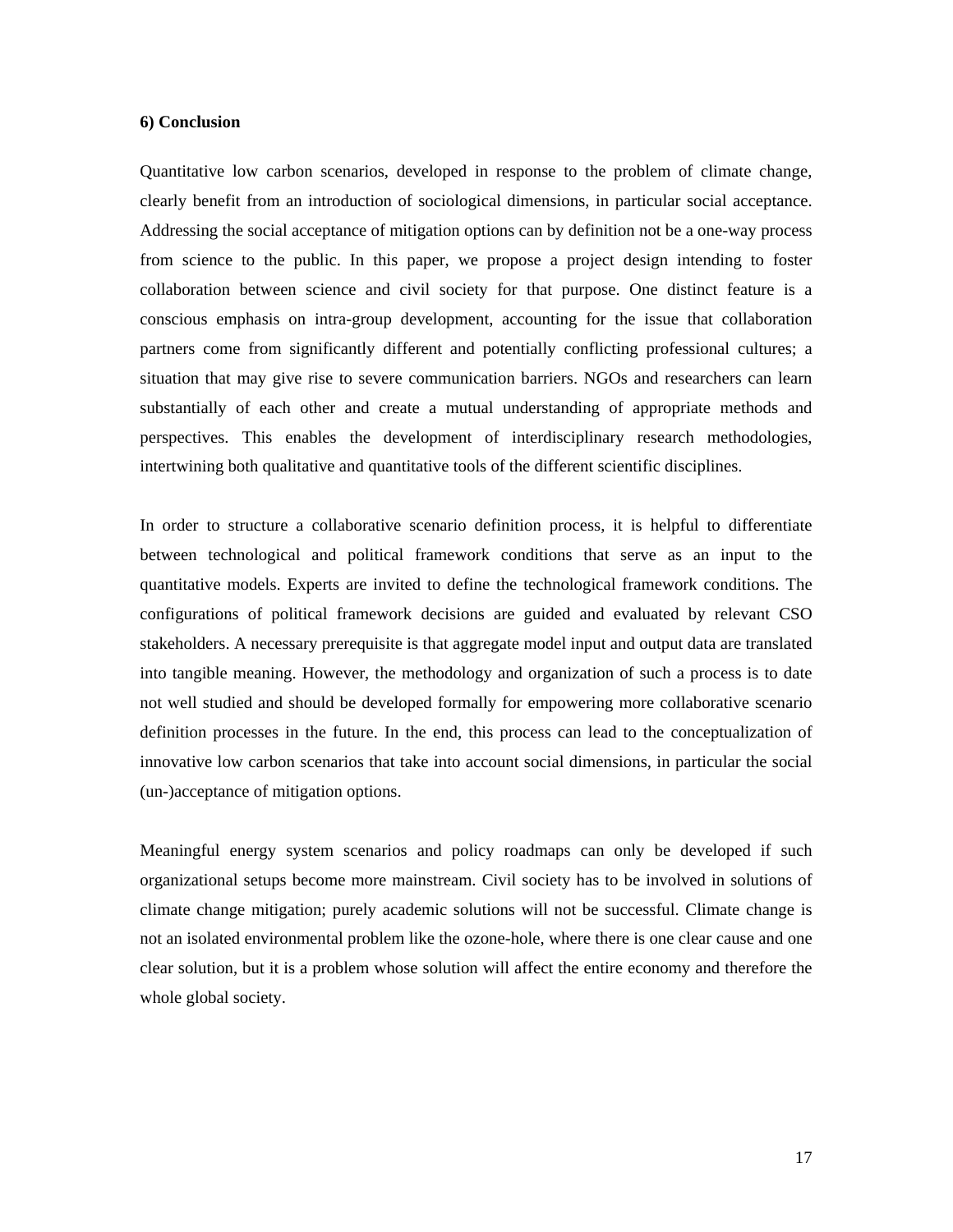#### **Acknowledgements**

This research was funded by the project ENCI LowCarb (213106) within the 7th Framework Programme for Research of the European Commission. We thank the tree anonymous reviewers from the International Conference "Connecting Civil Society and Science - A Key Challenge for Change towards Sustainable Development" in Stuttgart, Germany on 20/21 October 2011 for valuable suggestions and Jan Burck, Sandrine Mathy, Oliver Tietjen and Michael Pahle for challenging remarks and fruitful discussions. **References** 

- CAT, Centre for Alternative Technologies 2010, *'ZERO CARBON BRITAIN 2030 A new energy strategy'*, Available from: http://www.zerocarbonbritain.com/zcb-home/downloads [4 April 2011]
- ECF, European Climate Foundation 2010*, 'Roadmap 2050 A practical guide to a prosporous, low carbon Europe'*, Study commissioned by the European Climate Foundation (ECF), Contractors: McKinsey & Company, KEMA, Energy Futures Lab at Imperial College London, Oxford Economics, E3G, Energy Research Centre of the Netherlands, Regulatory Assistance Project and the Office for Metropolitan Architecture, Available from: http://www.roadmap2050.eu/ [14 July 2011]
- European Commission 2011a,*'A Roadmap for moving to a competitive low carbon economy in 2050'*, Communication of the European Commission to the European Parliament, the Council, the European Economic and Social Committee and the Committee of the Regions, Available from: http://ec.europa.eu/clima/documentation/roadmap/docs/ com\_2011\_112\_en.pdf [8 August 2011]
- European Commission 2011b, *'Impact Assessment'*, Accompanying document to European Commission 2011a, Available from: http://ec.europa.eu/clima/documentation/ roadmap/docs/sec\_2011\_288\_en.pdf [8 August 2011]
- FOEE, Friends of the Earth Europe 2009*, 'The 40% Study. Mobilizing Europe to achieve Climate Justice'*, Available from: http://www.climateshareeurope.org/Studysummary.pdf [8 August 2011]
- Greenpeace 2007,*'Klimaschutz: Plan B Nationales Energiekonzept bis 2020'*, Study commissioned by Greenpeace Germany, Contractor: EUtech Energie und Management, Authors: Barzantny, K, Achner, S, Böhling, A, Schuring, S, Available from http://www.greenpeace.de/fileadmin/gpd/user\_upload/themen/klima/Klimaschutz\_PlanB.pdf [8 August 2011]
- Heaps, C, Erickson, S, Kartha, S & Kemp-Benedict, E 2009, *'Europe's Share of the Climate Challenge. Domestic Actions and International Obligations to Protect the Planet'*, Stockholm Environment Institute, Available from: http://www.climateshareeurope.org/EU27%20LowRes.pdf [8 August 2011]
- Likert, R 1932, 'A Technique for the Measurement of Attitudes', *Archives of Psychology*, vol. 140, pp. 1– 55.
- Mahoney, J & Goertz, G 2006, 'A Tale of Two Cultures: Contrasting Quantitative and Qualitative Research', *Political Analysis*, vol. 14, no.3; pp. 227–249.
- McDaniel, ER, Samovar, LA & Porter,RE 2009, 'Using Intercultural Communication: The Building Blocks' in *Intercultural Communication, A Reader*, (eds.) Samovar, LA, Porter,RE & McDaniel, ER, Wadsworth, Boston.
- Musall, FD & Kuik, O 2011, 'Local acceptance of renewable energy  $-A$  case study from southeast Germany', *Energy Policy*, vol. 39, no. 6, pp. 3252-3260.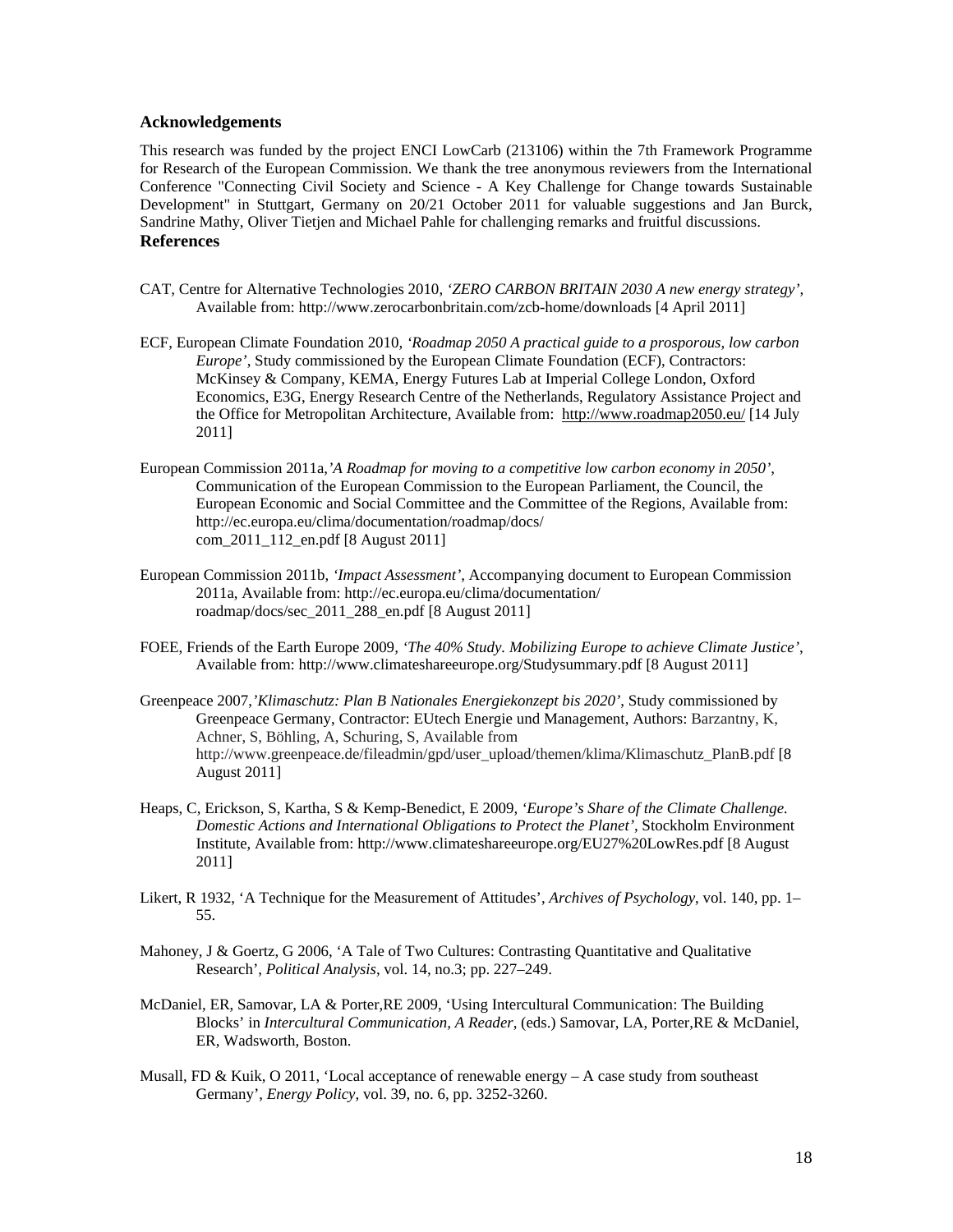- Nadaï, N 2007, '"Planning", "siting" and the local acceptance of wind power: Some lessons from the French case ', *Energy Policy*, vol. 35, no. 5, pp. 2715-2726.
- Nitsch, J, Pregger, T, Scholz, Y, Naegler, T, Sterner, M, Gerhardt, N, von Oehsen, A, Pape, C, Saint-Drenan, Y-M & Wenzel, B 2010, *'Langfristszenarien und Strategien für den Ausbau der erneuerbaren Energien in Deutschland bei Berücksichtigung der Entwicklung in Europa und global "Leitstudie 2010"'*, Federal Ministry for the Environment, Nature Conservation and Reactor Safety, German Government, Avilable from: http://www.bmu.de/files/pdfs/allgemein/application/pdf/leitstudie2010\_bf.pdf [5 March 2011]
- Renn, O (ed.) 2011, '*Die Bedeutung der Gesellschafts- und Kulturwissenschaften für eine integrierte und systemisch ausgerichtete Energieforschung'*, Available from: http://www.pikpotsdam.de/members/edenh/publications-1/Rennetal.2011DieBedeutung derGesellschaftsundKulturwissenschaftenfreineintegrierteundsystemischausgerichteteEnergieforsc hung.pdf [1 August 2011]
- Triandis, HC 1994, *Culture and social behavior*, McGraw-Hill, New York.
- Tuckman, B 1965, 'Developmental sequence in small groups', *Psychological Bulletin*, vol. 63, no. 6, p. 384–99. doi:10.1037/h0022100
- UNEP, United Nation Environment Environment Program 2010, '*The Emissions Gap Report. Are the Copenhagen Plegdes Sufficient to Limit Global Warming to 2°C or 1.5°C? A Preliminary Assessmen'*, Available from: ttp://www.unep.org/publications/ebooks/emissionsgapreport/pdfs/EMISSIONS\_GAP\_TECHNIC AL\_SUMMARY.pdf [8 August 2011]
- Wüstenhagen R, Wolsink & M, Bürer, MJ 2007, 'Social acceptance of renewable energy innovation: An introduction to the concept', *Energy Policy*, vol. 35, no. 5, pp. 2683-2691.
- Willets, P 2002, '*What is a Non-Governmental Organization? Article 1.44.3.7: Non-Governmental Organizations'*, UNESCO Encyclopedia of Life Support Systems, Available from: http://www.staff.city.ac.uk/p.willetts/CS-NTWKS/NGO-ART.HTM#Part11 [1 August 2011]
- World Bank 2004, *'Defining Civil Society'*, Available from: http://web.worldbank.org/WBSITE/EXTERNAL/TOPICS/CSO/0,.contentMDK:20101499~menu PK:244752~pagePK:220503~piPK:220476~theSitePK:228717,00.html [1 August 2011]
- World Wildlife Fund (WWF) 2008, *'-30% de CO2 = +684000 emplois L'équation gagnante pour la France'*, Study comissioned by WWF France, Contractor: CIRED/CNRS, Authors : Philippe, Q & Demailly, D, Available from http://www.wwf.fr/pdf/Rapport\_WWF\_REDUCTION\_GES.pdf [8] August 2011]
- World Wildlife Fund (WWF) 2009, *'Modell Deutschland Klimaschutz bis 2050: Vom Ziel her denken'*, Study comissioned by WWF Germany, Contractors: PrognosAG & Öko-Institut, Authors : Kirchner, A , Matthes, F C & Ziesing, H-J, Available from : http://www.wwf.de/fileadmin/fmwwf/pdf\_neu/WWF\_Modell\_Dutschland\_Endbericht.pdf [8 August 2011]
- Zoellner, J, Schweizer-Ries, P & Wemheuer, C 2008, 'Public acceptance of renewable energies: results from case studies in Germany', *Energy Policy*, vol. 36, no. 11, pp. 4136**–**4141.